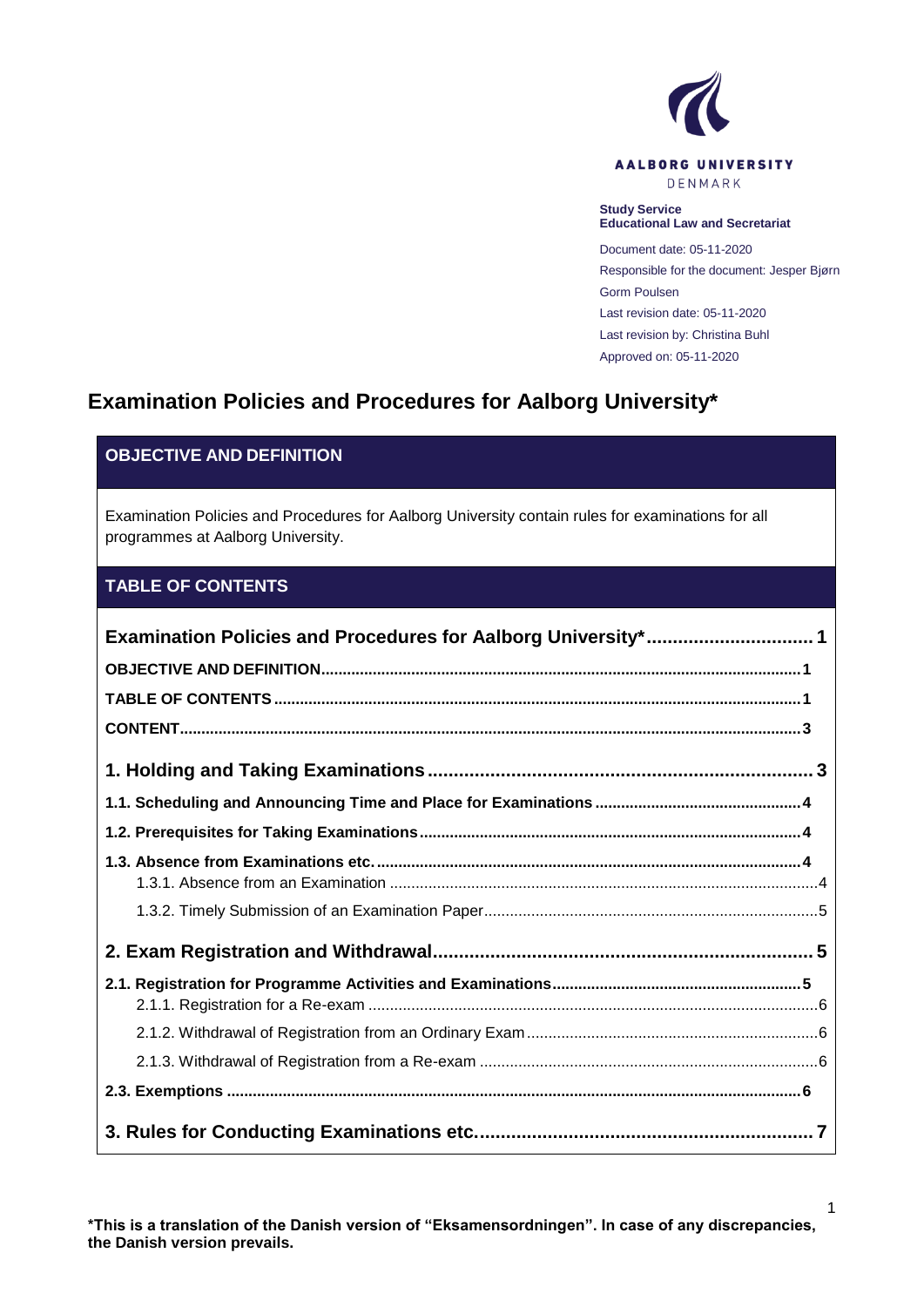| 5. Learning Objectives, Examination Assignments and Examination Papers  13 |  |
|----------------------------------------------------------------------------|--|
|                                                                            |  |
|                                                                            |  |
|                                                                            |  |
|                                                                            |  |
|                                                                            |  |
|                                                                            |  |
|                                                                            |  |
|                                                                            |  |
|                                                                            |  |
|                                                                            |  |
|                                                                            |  |
|                                                                            |  |
|                                                                            |  |
|                                                                            |  |
|                                                                            |  |
|                                                                            |  |
|                                                                            |  |
|                                                                            |  |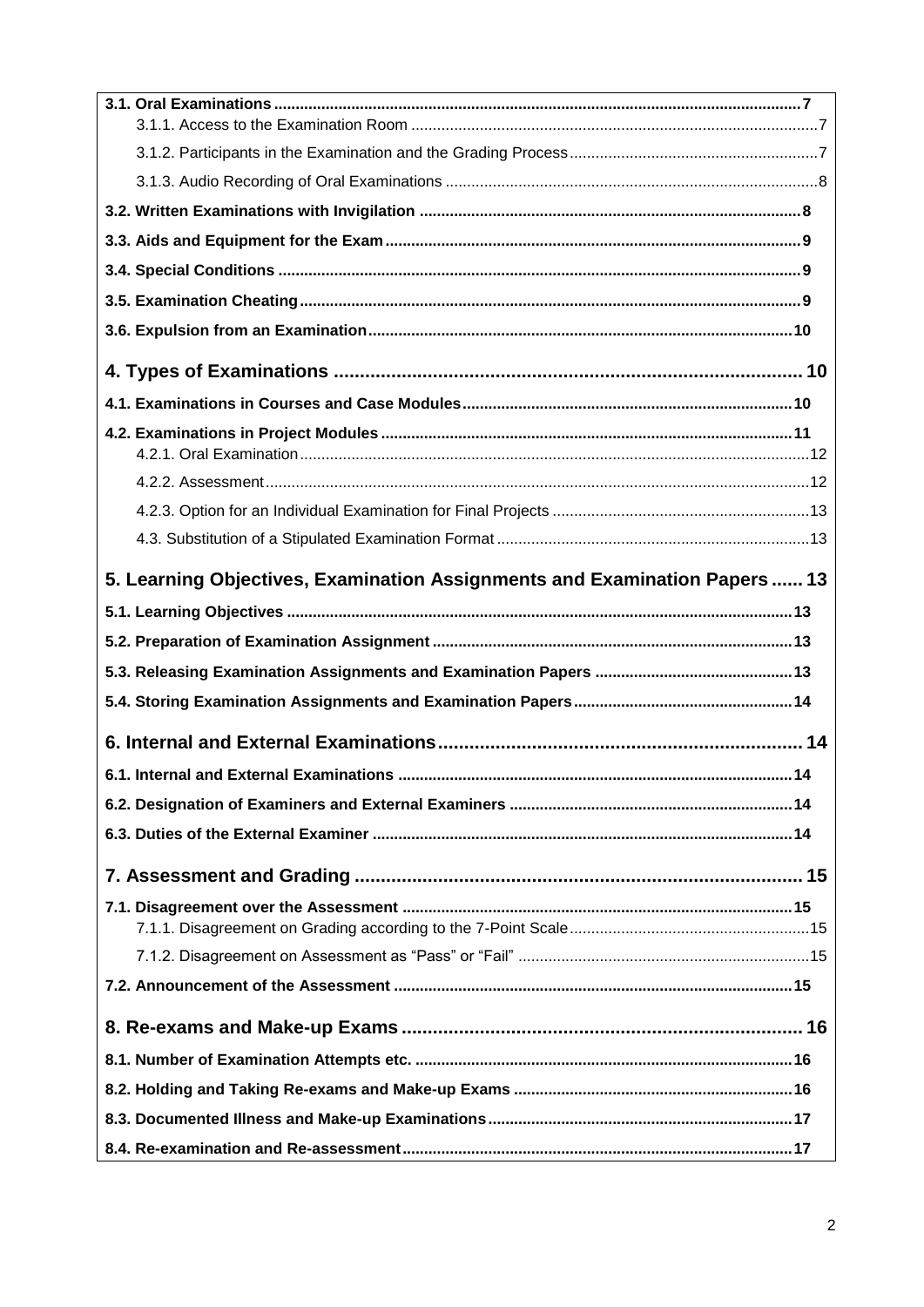| APPENDIX 1: CHANGES TO EXAMINATION POLICIES AND PROCEDURES  21         |
|------------------------------------------------------------------------|
|                                                                        |
| APPENDIX 3: TIME ALLOCATIONS OF ORAL EXAMS FOR PROJECT EXAMINATIONS AT |

## <span id="page-2-0"></span>**CONTENT**

## <span id="page-2-1"></span>**1. Holding and Taking Examinations**

Aalborg University (hereinafter AAU) conducts examinations in order to assess whether and to what extent the student's qualifications comply with the description of the knowledge, skills and competencies stipulated in the study programme's curriculum.

A programme activity typically concludes with one or more examinations that are a direct extension of the program activity. This is designated as an ordinary examination. The ordinary examination can also be an assessment during the course. If the content and the working method justify it, a module can be assessed entirely or partially by a requirement of class participation.

Furthermore, re-exams and make-up exams may be held for a programme activity in the time period for re-exams and make-up exams cf. the table in Section 1.1 for students who have such requirements, according to the provisions in Section 8.

Students are obligated to keep themselves informed as to the formats of examinations, announcements and other information concerning the holding of examinations, etc.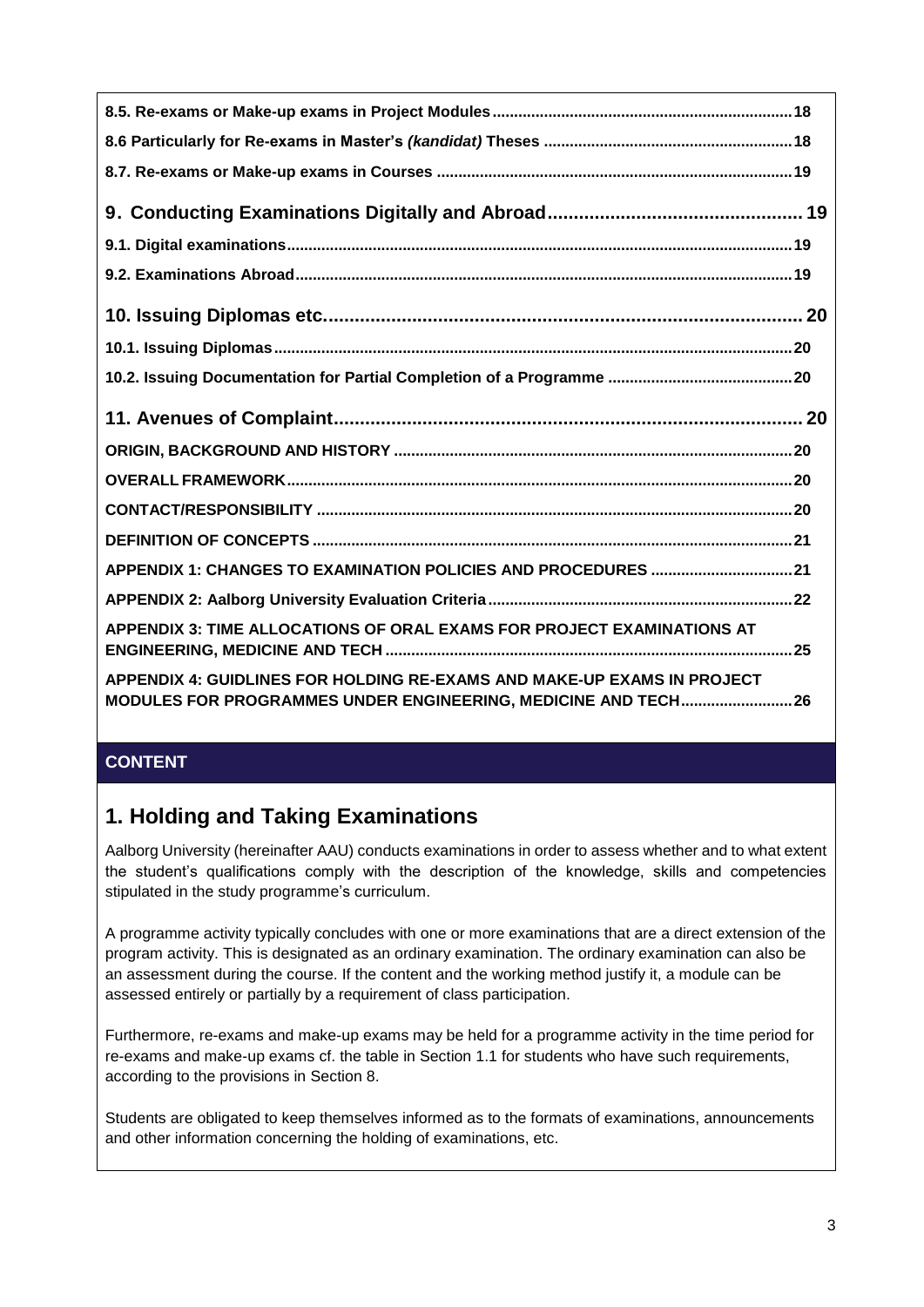### <span id="page-3-0"></span>**1.1. Scheduling and Announcing Time and Place for Examinations**

Exams are normally held at the end of the semester within the following examination periods:

| Examination period | Ordinary exams       | Re-exams and  |
|--------------------|----------------------|---------------|
|                    |                      | make-up exams |
| Summer exam        | May and June         | August        |
| Winter exam        | December and January | February      |

The study board schedules and announces the date for an exam no later than 4 weeks prior to ordinary exams and no later than 2 weeks prior to re-exams and make-up exams. Re-exams are held no earlier than 2 weeks after the student has received the assessment of the ordinary exam.

At the same time as this, the following are also announced:

- 1) The date the assessment will be disclosed (cf. Section 7.2)
- 2) The necessary and permitted exam aids and equipment (cf. Section 3.3)

The exam format, location and starting time of the examination are announced no later than 2 weeks before the examination is to be held. If the examination is conducted digitally, students must also be informed no later than 2 weeks before the examination.

### <span id="page-3-1"></span>**1.2. Prerequisites for Taking Examinations**

A student can take an exam if the student is registered for the exam and is not on leave of absence at the time of the exam.<sup>1</sup> Taking an exam can also be subject to whether the student fulfils or has fulfilled certain prerequisites in connection with the specific programme activity. A number of such prerequisites may be attached to the same examination, for example:

- 3) participation in instruction, seminars, an internship or the like
- 4) handing in of written assignments or the like
- 5) completion of certain or all programme activities

The prerequisites for taking a specific exam must be specified in the curriculum.

If the student has registered for the exam but fails to fulfil the prerequisites for taking an exam, the student has used an examination attempt and the student receives the administrative assessment of "not assessed." For further information, please see the [Rules for giving assessments and access to re](https://www.haandbog.aau.dk/dokument?contentId=347766)[examination](https://www.haandbog.aau.dk/dokument?contentId=347766) (only available in Danish).

### <span id="page-3-2"></span>**1.3. Absence from Examinations etc.**

#### <span id="page-3-3"></span>**1.3.1. Absence from an Examination**

If a student is registered for an exam and is absent, the student is registered as "absent" which counts as an examination attempt, and the student may not take a re-exam in the same exam period.

The study board may permit the student to take a re-exam in the same examination period in case of unusual circumstances or when special circumstances related to the near completion of the programme apply. Unusual circumstances may include protracted illness, caretaking of close relatives who are disabled, critically ill or dying, maternity/paternity, adoption or the like.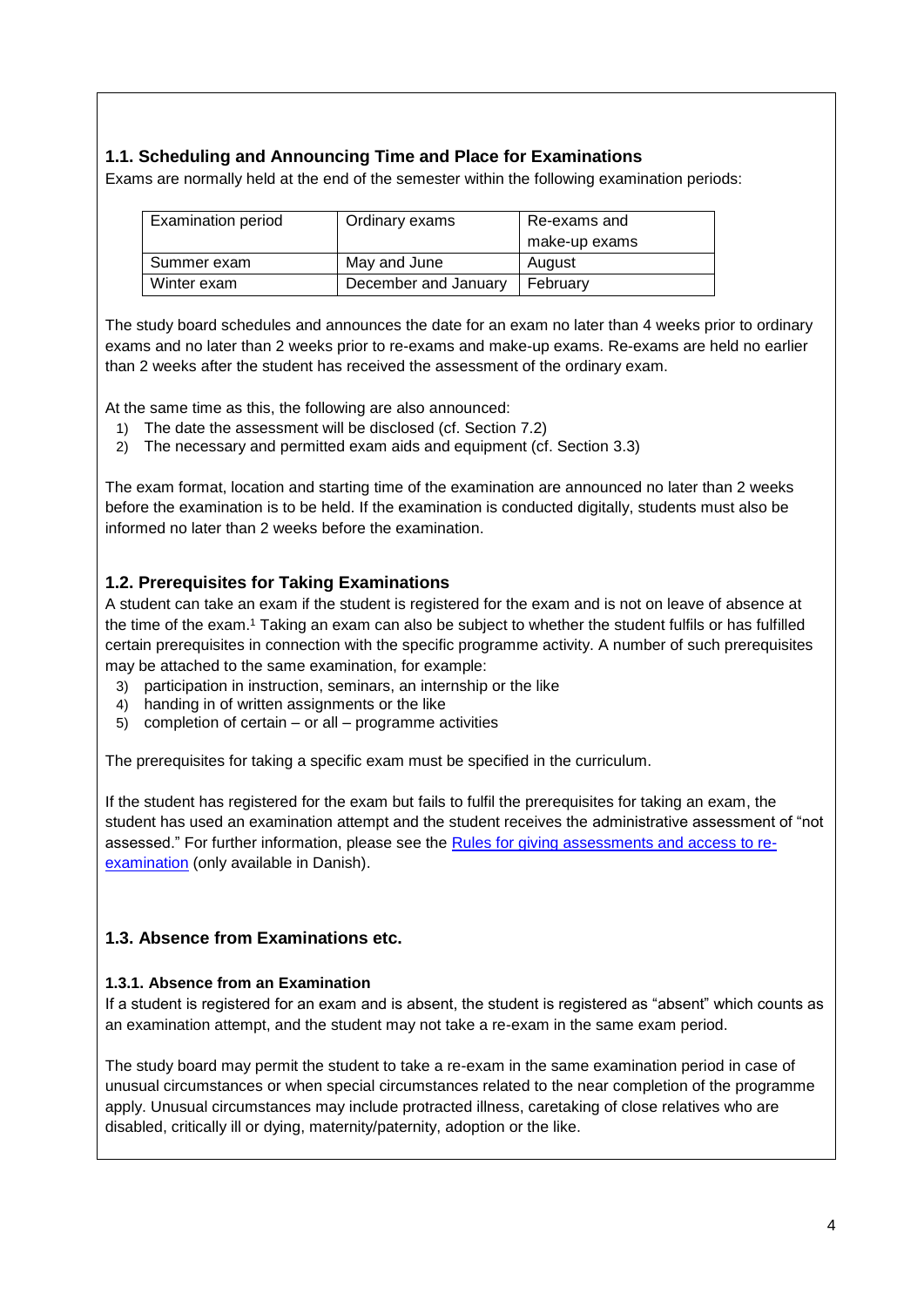Students under the Ministerial Order on Part-Time Education may register and take re-exams in the same exam period, although they are absent at the ordinary exam.

Documented illness (cf. Section 8.3) and valid withdrawal of registration (cf. Section 2.1.2) are considered valid reasons for absence.

In the event of late arrival to an exam, the steps specified in Sections 3.1 and 3.2 are to be followed.

For week-long assignments, oral exams with preparation, and the like, the exam begins by distributing the material that the exam is based on.

For project exams, the student has taken the exam if the student has submitted a project report regardless of whether the student is absent from the oral exam. In this case, the assessors register the result as the lowest grade possible ("-3" or "fail").

### <span id="page-4-0"></span>**1.3.2. Timely Submission of an Examination Paper**

Upon application, the study board may grant an exemption from the stipulated deadline if there are special circumstances.

# <span id="page-4-1"></span>**2. Exam Registration and Withdrawal**

### <span id="page-4-2"></span>**2.1. Registration for Programme Activities and Examinations**

Registration for a programme activity extends automatically to registration for that activity's ordinary exam(s). Registration for a programme activity is done by the student via the STADS self-service system. Exam registration may be subject to approved compulsory elements specified in the curriculum, such as clinical placements or other skills-based elements.

For students in the first year of study of a bachelor's or a bachelor of engineering programme registration is handled by AAU for the first and second semesters. For students in a master's programme who only lack passing their master's thesis, registration for the thesis semester is also done by AAU if the student does not register themselves.

A student who is on leave their programme cannot register for or take any type of exam during the leave period<sup>2</sup> .

Once the period of leave has ended, the student can take the exams and tests in the programme where the student has been on leave.

Registration for programme activities may take place during the following time periods:

| Semester | <b>Registration period</b> | After-registration period |
|----------|----------------------------|---------------------------|
| Spring   | 15 November to 1 December  | 15 February to 1 March    |
| Autumn   | 15 May to 1 June           | 15 September to 1 October |

<sup>1</sup>  $1$  The Danish Agency for Science and Higher Education may grant an exemption for students on leave to take exams in period of leave if there are special circumstances.

 $2$  The Danish Agency for Science and Higher Education may grant an exemption from this if there are special circumstances.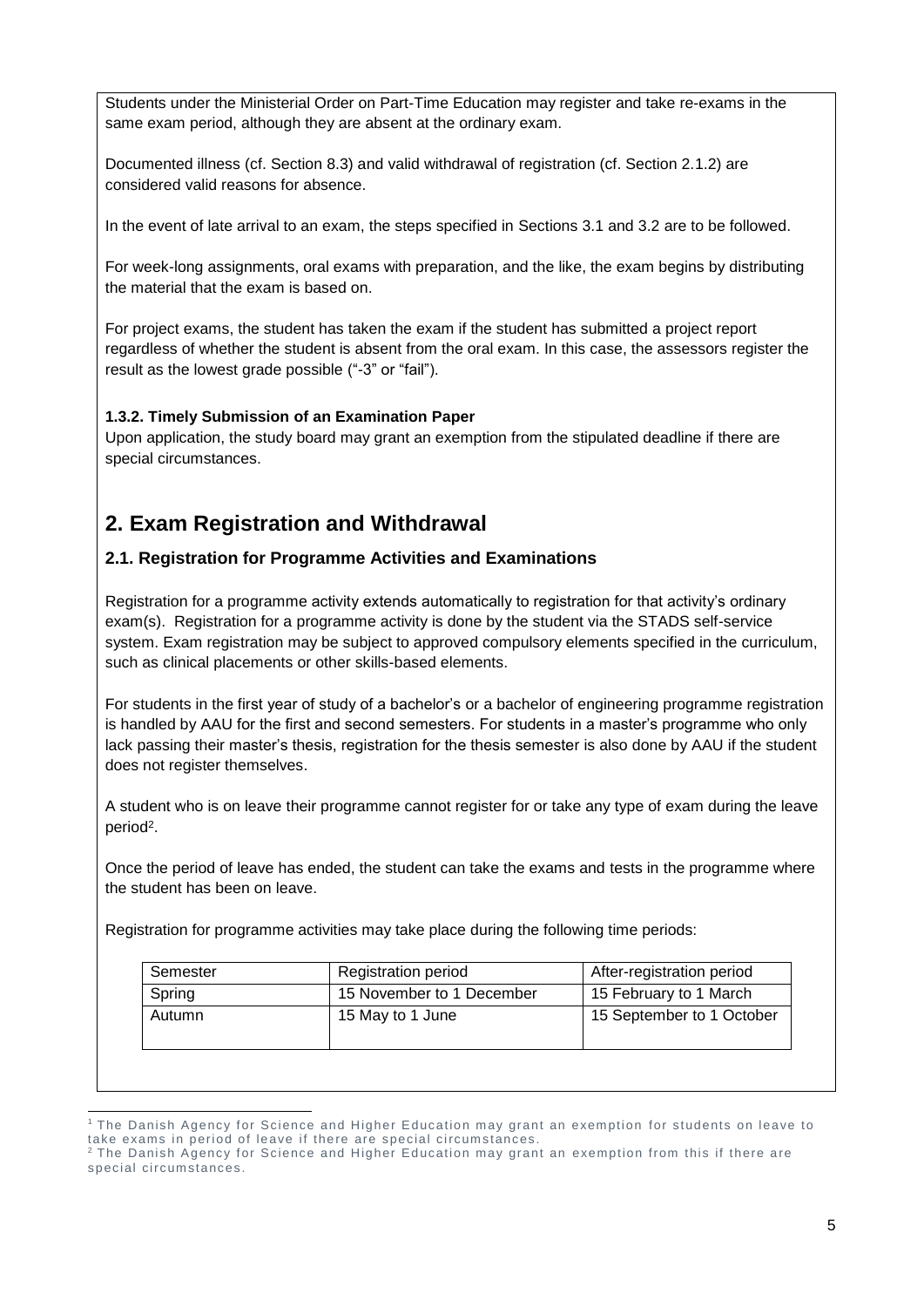### <span id="page-5-0"></span>**2.1.1. Registration for a Re-exam**

If the student does not pass the exam on the first attempt, the student handles the registration for a second examination attempt. The student may register for a re-exam in the same examination period or register for a subsequent ordinary exam. When registering for a third examination attempt, the student handles the registration and normally may only register for an ordinary exam. However, the student may register for the re-exam if the student has used his or her  $2<sup>nd</sup>$  exam attempt at the ordinary exam in the same examination period. It does, however, presuppose that the re-exam in question is planned.

Students who are absent from or do not pass the master's thesis are automatically registered for the reexam. The rules on this are described in more detail in Section 8.6.

Registration for a re-exam is done with the programme secretary or after instructions given by the study board. Registration for a re-exam must take place no later than 12.00 noon five working days before the exam is to be held (for project exams, bachelor's projects and master's theses, the exam's start time is considered to be the time for submitting the written report).

### <span id="page-5-1"></span>**2.1.2. Withdrawal of Registration from an Ordinary Exam**

For students who are enrolled in a full-time programme, it is possible to withdraw registration from the first examination attempt if this is done before the expiration of the second registration period<sup>3</sup>. After the expiration of the second registration period, registration is considered binding and the module cannot then be replaced by other elements regardless of whether it is an elective or compulsory module<sup>4</sup>.

Students in the first year of a bachelor's or bachelor og engineering programme, and students who only lack the master's thesis may not withdraw registration for the first exam attempt. The study board may grant an exemption from the rules on registration and withdrawal of registration if the student is an elite athlete, if the student has a functional impairment or if there are special circumstances (cf. Section 2.3).

### <span id="page-5-2"></span>**2.1.3. Withdrawal of Registration from a Re-exam**

For students who need a second and third examination attempt and for students under the Part-time Order, withdrawal of registration may take place no later than 12.00 noon five working days before the day the exam is to be held (for project exams, bachelor's projects, master's theses and master's (continuing education) projects the start time of the exam is considered to the time for submitting the written report).

Students who fail their 1<sup>st</sup> exam attempt in their master's thesis exam, re automatically registered for their  $2^{nd}$  exam attempt and cannot withdraw registration.. Same conditions apply if the student fails the  $2^{nd}$ exam attempt.

Withdrawal of registration does not apply to exams where the assessment is made based on class participation or others forms of ongoing evaluation.

Withdrawal of registration must be submitted in writing to the programme secretary.<sup>5</sup> There can be no withdrawal from an oral exam based on written material once the written material has been submitted.

### <span id="page-5-3"></span>**2.3. Exemptions**

The study board may exempt from the rules on registration or withdrawal of registration if the student is an elite athlete, if the student has a functional impairment or if there are special circumstances.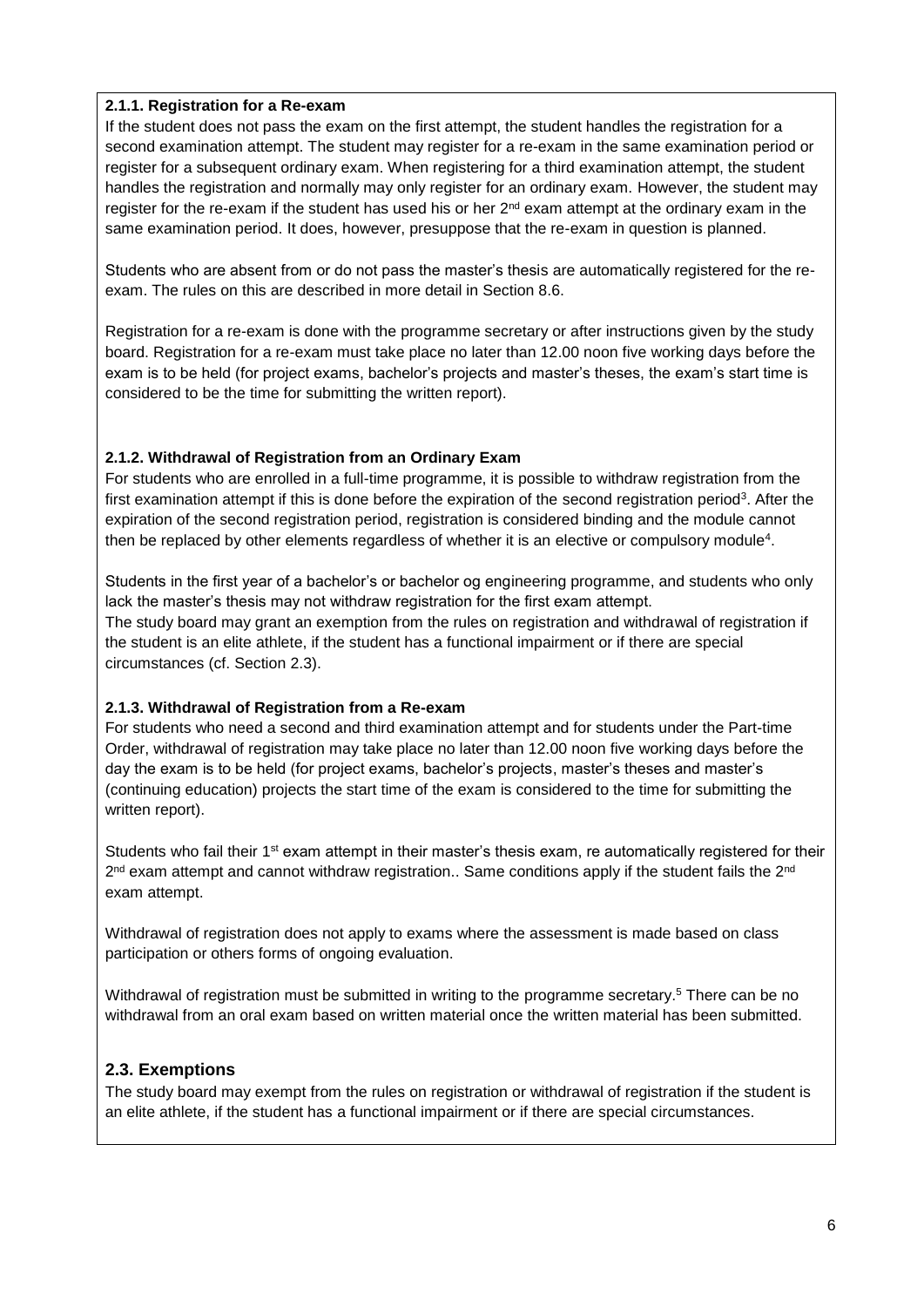Under normal circumstances, an exemption cannot be granted after the time the examination should have commenced.

With submission of the project report, bachelor's project, master's thesis or master's (continuing education) project the study board can grant an exemption from the submission deadline instead of withdrawing the student's exam registration. The study board can grant this type of exemption if there are special circumstances and the study board also determines that an extension of the deadline is more appropriate than withdrawal of the exam registration.

If an exemption is to be granted in accordance with the above provisions, the head of studies, the programme secretary, and the person or persons in the department responsible for registration and withdrawal of registration are informed.

# <span id="page-6-0"></span>**3. Rules for Conducting Examinations etc.**

## <span id="page-6-1"></span>**3.1. Oral Examinations**

The student must bring a valid student ID and it must be presented on demand.

Students must arrive a half-hour before the exam is to begin. In the case of late arrival, the student may be given the option to take the exam at a later time if the head of study, or the person whom the head of study has authorized, specifically judges the delay to be reasonable.

### <span id="page-6-2"></span>**3.1.1. Access to the Examination Room**

Oral exams are public; see however the exceptions below.

Clinical exams with patient participation are only public with the patient's permission.

The study board can limit access to the examination room due to inadequate space or in cases where consideration of the student or any signed agreements on confidentiality call for this.

The head of study, or the person whom the head of study has authorized, may deny individuals access to the examination room or remove them from the room if it is deemed necessary to ensure the necessary quiet and order. Likewise, the student may be removed from the examination room if it is deemed necessary with regard to completing the exam or to other examinees. The student will then have used an examination attempt. See also Section 3.6.

### <span id="page-6-3"></span>**3.1.2. Participants in the Examination and the Grading Process**

The examination is conducted by a member of the academic staff (VIP or DVIP) who acts as the examiner. Generally, the examiner is a lecturer who has taught the students in the module. If there are multiple examiners, it is decided during the planning of the exam who will conduct the exam.

All assessors (examiners and external examiners) may actively take part during the examination. $6$ However, only the examinees and the assessors may actively take part in the examination. External

<sup>1</sup>  $3$  The registration periods appear in the table in Section 2.1..

<sup>4</sup> The Danish Agency for Science and Higher Education may grant an exemption from this if special circumstances apply.

<sup>&</sup>lt;sup>5</sup> Students who must make a second or third examination attempt in a prerequisite subject cannot withdraw their registration for the exam.

 $6$  For more detailed definitions of examiner, external examiner and assessor, see Section 6.2.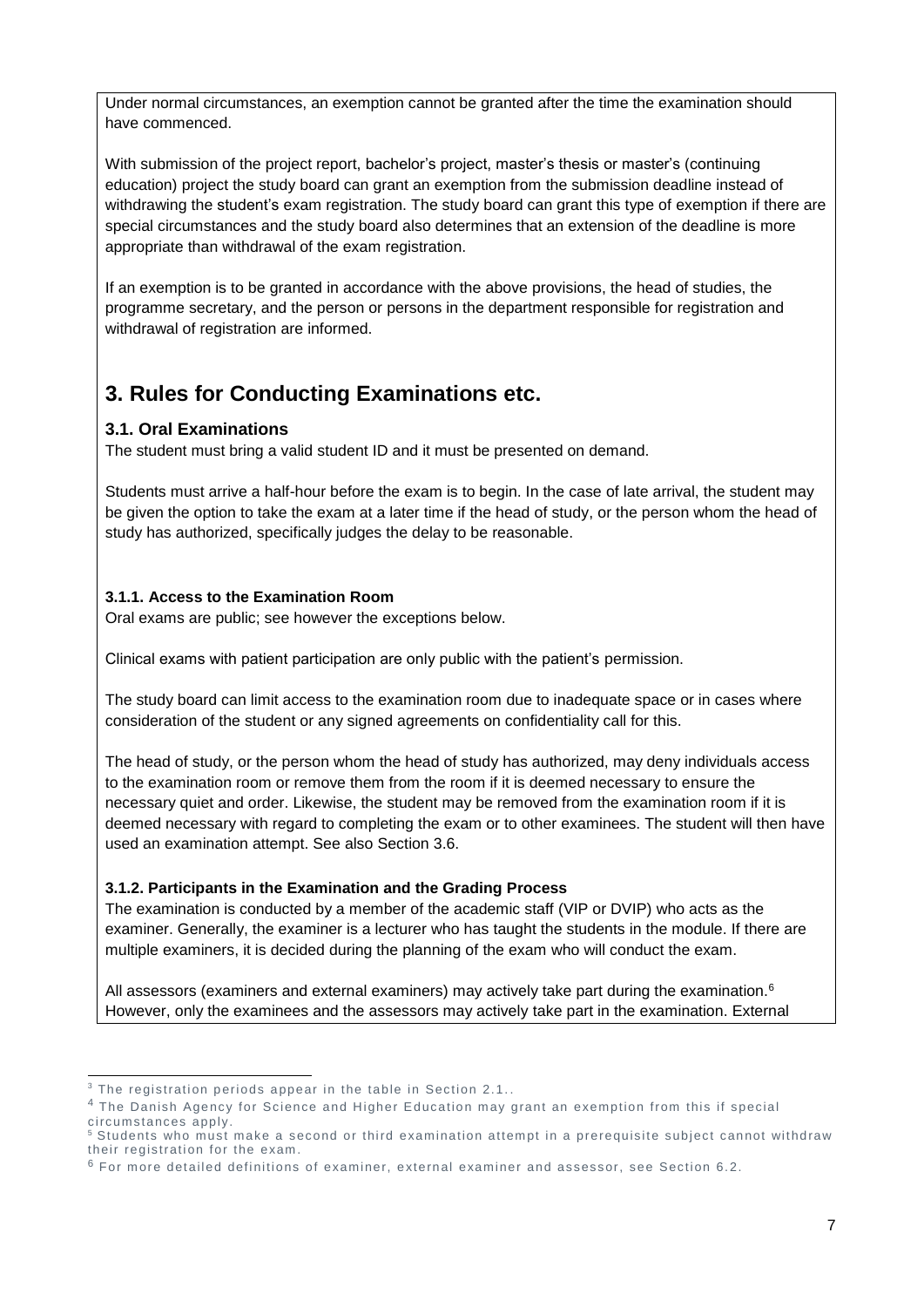parties, such as internship supervisors from companies, may not participate in the examination and grading process.

During the grading process, only the assessors may be present. However, the head of study may decide that future examiners may observe the grading process, with respect to qualifying these individuals as examiners in the future.

### <span id="page-7-0"></span>**3.1.3. Audio Recording of Oral Examinations**

Audio and/or photo or video recording is not permitted during exams, unless these recordings are part of the exam itself. The recording is then done by AAU.

## <span id="page-7-1"></span>**3.2. Written Examinations with Invigilation**

The student must bring a valid student ID and it must be presented upon entry to the exam room.

In order to ensure that the exam starts on time, the student must arrive a half-hour before the exam is to begin. With regard to the duration of the examination, the clock starts when all the examinees who have arrived on time have been given the examination assignment.

The student is responsible for ensuring that his or her own computer and software work during the examination cf. rules on monitoring of written on-site exams at Aalborg University, which can be found [here.](https://www.handbook.aau.dk/document?contentId=347761)

A student who has arrived late only has access to the exam room if the head of study, or the person whom the head of study has authorized, specifically deems the delay to be reasonable and has ruled out that this student has had access to information about the examination assignment. Students will not be allowed entry to the exam room later than one half-hour after the exam has begun; extra time for the exam is not normally allowed in the case of late arrival.

Those students who do not wish to take the exam are first permitted to leave the room one half-hour after the exam has begun.

Out of consideration for other students, and in order to prevent examination cheating, a student may not disturb or address other students during the examination. Unless other rules are laid down by the department, students are now allowed to listen to music during the exam. The study board my grant an exemption from this. Students must not leave their place without first checking with an invigilator, or leave the exam room (to use the washroom or the like) without being accompanied by an invigilator.

If there is any doubt about an examination assignment, including doubt due to an error in the assignment, students may be given extra time for their paper according to the judgment of the person responsible for the exam or the academic responsible. The person responsible for the exam is a person designated as such by the study board. The person responsible for the exam must be available by telephone during the entire exam so that any questions that may arise about the assignment may be quickly resolved.

The person responsible for the exam may also allow additional time for one or more students, for example if there has been a disruption, an error has been identified in the assignment or there have been network problems or IT crashes. In this case, the academic responsible must allocate extra time to all students who have been affected by the disturbance or the error.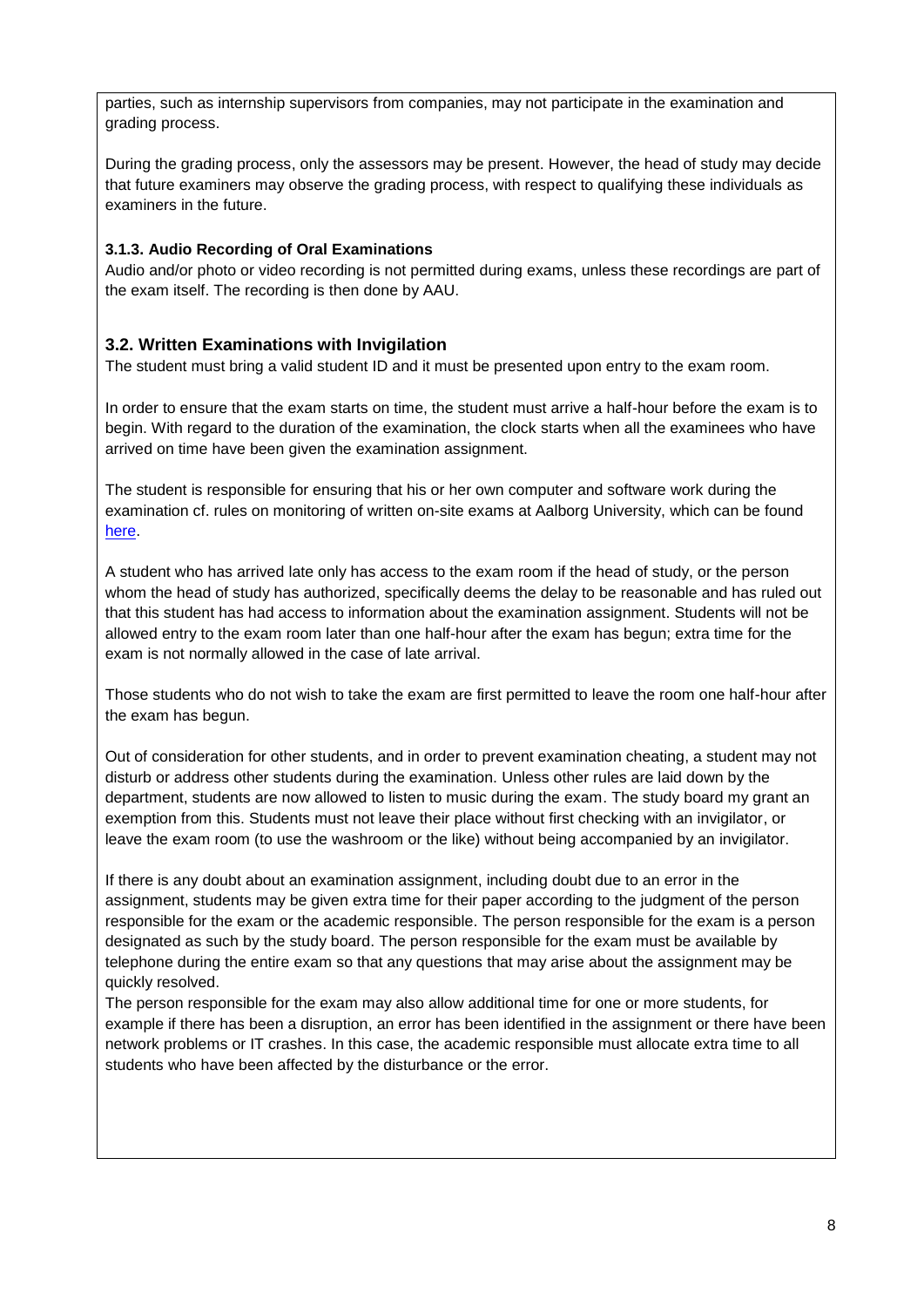## <span id="page-8-0"></span>**3.3. Aids and Equipment for the Exam**

If necessary and permissible exam aids and equipment are not described in the curriculum, the deadline to inform the students about this is the same as the deadline for announcing the time the exam will be held (cf. Section 1.1).

## <span id="page-8-1"></span>**3.4. Special Conditions**

Upon application, the study board may arrange special exam conditions for students with physical or mental functional impairments,<sup>7</sup> students with a native language other than Danish and students with comparable difficulties. This presumes that the study board, for the specific examination, deems that this is necessary in order to ensure that the student is on equal footing with others in the exam situation. It is also a condition that this offer does not result in lowering the level of the exam.

In some cases, the study board may determine that the functional impairment is such that the student must be offered special exam conditions for all exams in the programme. Examples include if the student is dyslexic, suffers from a chronic decease or the like. The study board's exemption must specify whether this applies to particular exams (and if so, which ones) or whether this applies to all exams in the programme.

If the student documents a relevant, specific functional impairment, and spelling and proficiency in writing are not a significant part of the exam's objective, the study board, upon application, may exempt the student from the curriculum's requirement that an assessment of spelling and proficiency in writing also enters into the assessment of an examination paper.

Unless special circumstances exist, the application for special conditions must be submitted to the study board no later than six weeks before the exam is to be held. In this way, it is ensured that the study board has sufficient time to process the exemption application before the exam is to be held.

Students with physical or mental functional impairments may also apply for special pedagogical support at the SU Office. If the student receives aids through the special pedagogical support system that are to be used for one or more exams, students must apply to the study board for an exemption to use the aids. For example, this can relate to using computers with assistive technology equipment or books that are loaded onto a digital medium.

### <span id="page-8-2"></span>**3.5. Examination Cheating**

Examination cheating includes, among other things, cases where the examinee, during an exam:

- obtains or gives another examinee unauthorized help in taking an exam
- uses aids and equipment that are not permitted
- uses falsified data or submits another person's work as his/her own work (plagiarism) or
- uses his/her own previously assessed work without reference (self-plagiarism).

Additionally, cases where an examinee attempts to influence the assessment or change the basis of the assessment after the exam, including by continuing an answer after the examination has been concluded, are also considered cheating.

Exam cheating or attempted cheating also includes the examinee's technical equipment communicating or attempting to communicate with equipment not authorized for the exam without having explicit permission for this. Prior to the start of the exam, the examinee should therefore ensure that electronic equipment is turned off as necessary.

<sup>-</sup> $7$  This would include, for example, dyslexia.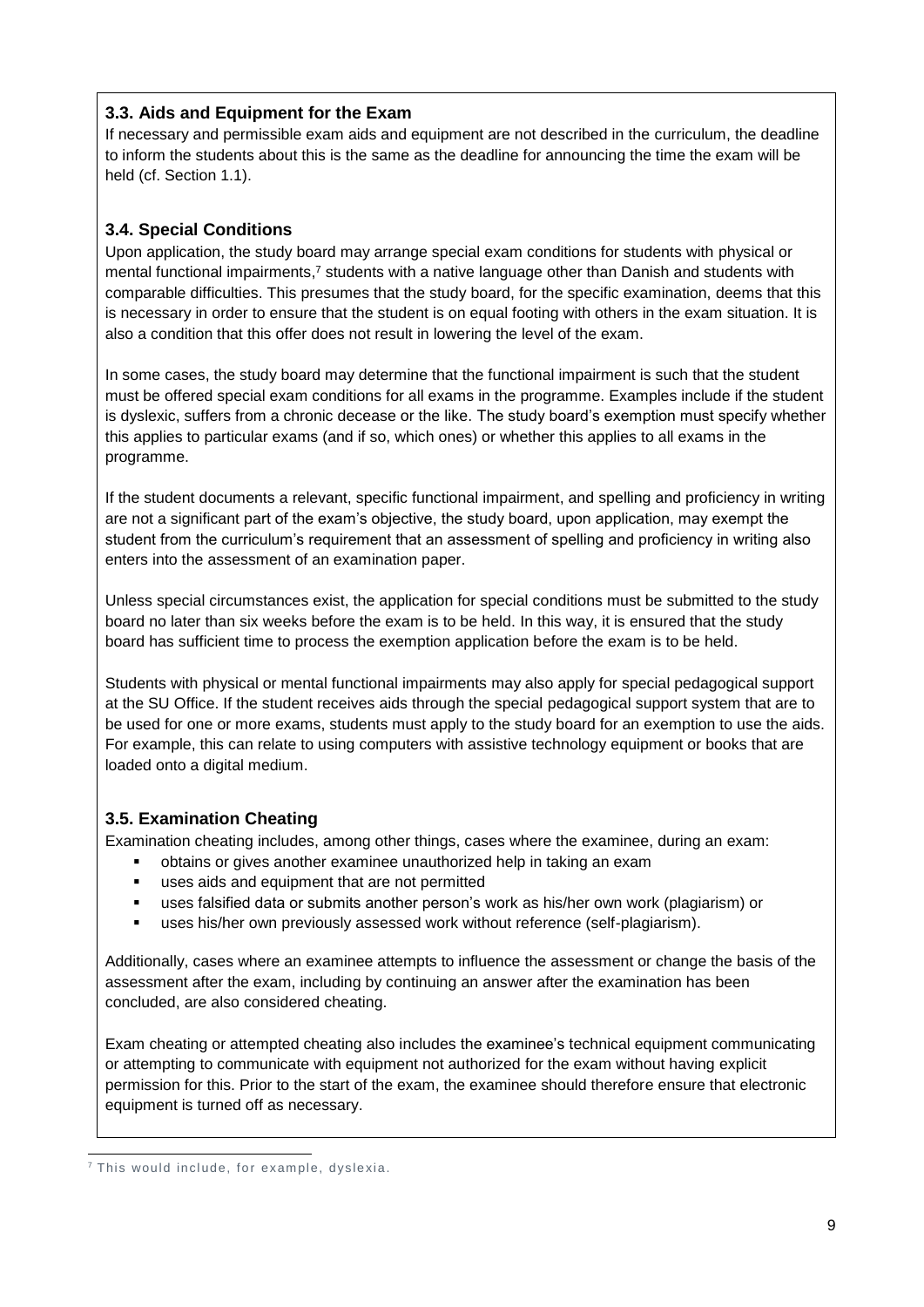For all written on-site exams at AAU conducted in the Digital Exam, the ITX Flex monitoring system is to be used to avoid exam cheating. Therefore, AAU has laid down The Rules on the Monitoring of Written On-site Exams at Aalborg University which can be found [here.](https://www.handbook.aau.dk/document?contentId=347761) If the student attempts to circumvent the rules for monitoring written on-site exams, it is considered as exam cheating.

Cases of exam cheating are handled in accordance with AAU's disciplinary rules. Further information can be found on the [AAU page on exam cheating and plagiarism.](https://www.aau.dk/uddannelser/studievejledning/regler/plagiat)

### <span id="page-9-0"></span>**3.6. Expulsion from an Examination**

Expulsion from an exam may take place in cases where exam cheating or violation of exam rules has been determined. Expulsion may take place prospectively or retroactively and means that the student has used an examination attempt and does not receive an assessment of his/her performance.

The head of study, or the person whom the head of study has authorized, is authorized to expel a student from the exam while the exam is in progress. subsequent decisions are made based on the [Rules Regarding Disciplinary Measures for Students at Aalborg University](https://www.haandbog.aau.dk/dokument/?contentId=349579) where the justification for the expulsion is evaluated.

The head of study is authorized to review expulsions with retroactive effect. If the circumstances of the case are extraordinary, the Rector, upon request, can decide whether the review of the case is transferred to the Rector.

If a student is expelled from an exam, any assessment will be annulled and the student has used an examination attempt and the administrative assessment of "not assessed" is registered.

# <span id="page-9-1"></span>**4. Types of Examinations**

When determining the format of the examination, the study board must ensure

- 1. that an individual assessment of the student's performance is made,
- 2. that it is possible to assess to what extent the student fulfils the module's learning objectives,
- 3. that the examination's format corresponds to the form of instruction and
- 4. that the examination's content corresponds to the time allotted for the exam.

The exam is based on the evaluation criteria as they appear in Appendix 2.

### <span id="page-9-2"></span>**4.1. Examinations in Courses and Case Modules<sup>8</sup>**

Examinations in course modules may be individual exams, group exams or a combination thereof. If the format of the examination in a course module is not further stipulated in the curriculum, the lecturer notifies the students and the study board as to the format and the duration of the exam no later than two weeks after the start of the course. The study board may require lecturers to use a particular exam format. The choice of an exam format must comply with the guidelines set out below as well as any additional provisions in the curriculum for the individual programme.

Examinations in courses may be written or oral or a combination thereof, and it is possible to perform assessment during the course. All types of exams must be precisely described and accessible in addition to what is stated in the curriculum.

At least two assessors always participate in oral exams.

<sup>-</sup> $8$  The definition of the concept "course modules" is available on page 21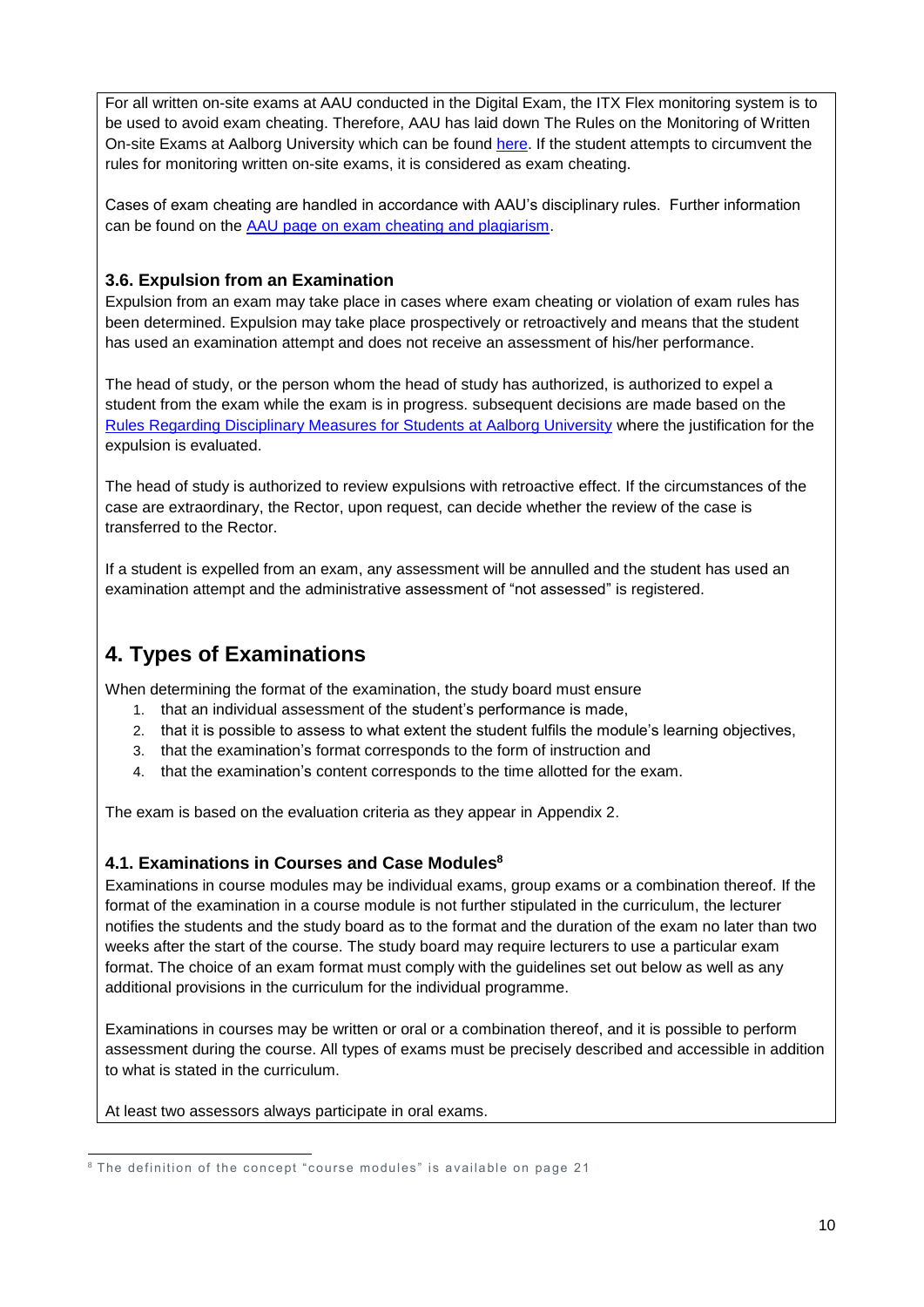For week-long assignments, oral exams with preparation and the like, the exam begins with distribution of the material that serves as the basis for the exam. If assessment is to be made on the basis of written assignments, week-long assignments, mini-projects and the like, the failure to satisfy any formal requirements or failure to submit on time means that the student has used an examination attempt. Failure to meet any formal requirements means that the student receives the administrative assessment "not assessed", provided that this is discovered and registered by administrative personnel. If the assessors find that an examination paper does not comply with the formal requirements, the lowest possible grade is given (-3 or fail). Failure to submit on time is registered as "absent". These rules are regulated by Rules on Assessment and Access to Re-exam in the Same Exam Period, which can be found [here](https://www.haandbog.aau.dk/dokument/?contentId=347766) (only available in Danish).

Assessment of the extent to which the student's qualifications comply with the course learning objectives can take place during the course and is based on class participation and, for example, handing in notes, clinical journals, working documents, assignments or the like. The assessment may include individual written assignments, oral performance or exercises connected to the course sessions. It must be stated in the curriculum whether the module is assessed by active participation or ongoing evaluation and the applicable guidelines must be precisely described for the specific module either in the curriculum or in the descriptions of the semester.

Exams based on class participation or other types of participation are evaluated as Pass/Fail, and if the student is registered for the lectures at the start of the module, an assessment is always given.

Course modules with oral exams may be assessed in connection with exams in project modules if the course module supports the project module. If the course module is assessed in the context of an exam in a project module, it must be stipulated in the curriculum.

For written assignments prepared by several students and not followed up by an oral exam, the contributions of the individual students must be clearly marked. This may be done by providing the study number of the person responsible for each section.

### <span id="page-10-0"></span>**4.2. Examinations in Project Modules<sup>9</sup>**

As a basis for the examination, each project group jointly prepares a project report where the individual examinee's contribution is not indicated. The study board may approve a format of reporting other than a project report, such as a scientific article, through a general provision in the curriculum, or based on prior application.

Final project reports<sup>10</sup> must provide a summary in a foreign language. If the project report is written in a foreign language, the summary may be written in Danish.

It is a prerequisite for taking an exam that the project report is submitted on time in the digital exam system, and any formal requirements must be met. If the project report is not submitted on time or the currently valid formal requirements are not met, the student has used an examination attempt.

If the project report is not submitted or if the project report is submitted after the submission deadline, the student is registered as "absent", and the students may not take the re-exam in the same examination period. If the project report does meet the currently valid formal requirements, the student is registered

<sup>-</sup> $9$  Unless otherwise stipulated in the curriculum for the individual program, examinations in projects will take place in accordance with the regulations in the present section.

 $10$  That is, the bachelor's project (in both the bachelor's programmes and bachelor of engineering programmes), master's thesis and master's (continuing education) project.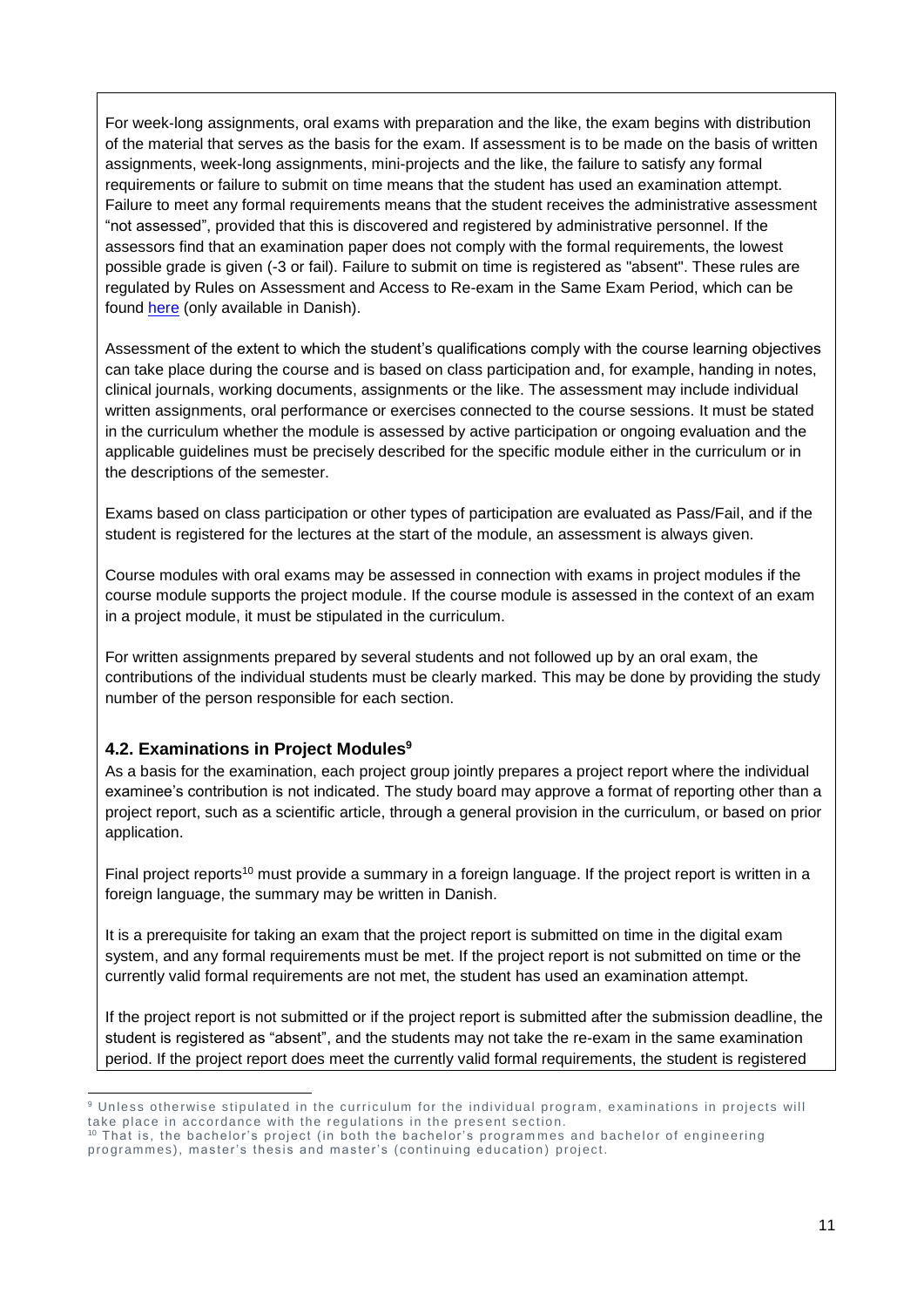"not assessed" if the result is registered by a programme secretary. If the assessment is registered by the assessors, the lowest possible grade ('-3' or "fail") is registered. In this case, the student may take the re-exam in the same examination period.

The master's thesis is done in the final year of the master degree programme. The study board may specify in the curriculum that the thesis is written in the last semester of the programme.

### <span id="page-11-0"></span>**4.2.1. Oral Examination**

The following parties are involved in the examination:

- 1. Examinee
- 2. Examiner
- 3. Either an external examiner or an internal co-examiner

The project exam is held simultaneously for the students who have jointly prepared the project report.

The exam takes the form of a conversation between the student(s), the examiner and the external examiner based on the project report regardless of whether it was prepared individually or in cooperation with other students. The exam may commence with a joint presentation. The project report is considered the joint responsibility of the group. The project report constitutes the basis for the exam and assessment, and an overall assessment of the project report and the oral performance will be made. The examination is normally conducted by the students' main supervisor (examiner). All the assessors may actively contribute during the examination.

Time allocations for the oral examination in programmes under the Faculty of Humanities (hereafter HUM) and the Faculty of Social Sciences (hereafter SAMF) are stated in the curriculum, the description of the module or in the description of the semester. Time allocations for the oral examination in programmes under the Faculty of Engineering and Science (hereafter ENGINEERING), the Faculty of Medicine (hereafter MEDICINE) and the Technical Faculty og IT and Design (hereafter TECH) are stated in Appendix 3.

#### <span id="page-11-1"></span>**4.2.2. Assessment**

Only the assessors may be present during the grading process. However, the head of study may decide that future examiners may observe the grading process.

An individual assessment of each student's performance is made. This assessment must evaluate to what degree the student's performance fulfils the project module's learning objectives.

The assessment is made of the individual student based on the learning objective. The assessment must also be based on an overall evaluation of the project report<sup>11</sup> and the oral performance. The project report is thus part of the overall basis for the assessment, and is not given an independent grade.

When the student(s) have submitted a project report on time and in accordance with the formal requirements of the curriculum, the study board is obligated to hold an oral examination. When the assessment is made, each individual student is told his/her grade. The examinee has the right to be told his/her grade and the reasoning for it without the participation of the other examinees or the audience.

<sup>-</sup><sup>11</sup> Errata, physical models, and similar material made available at the e xamination are also considered part of the report.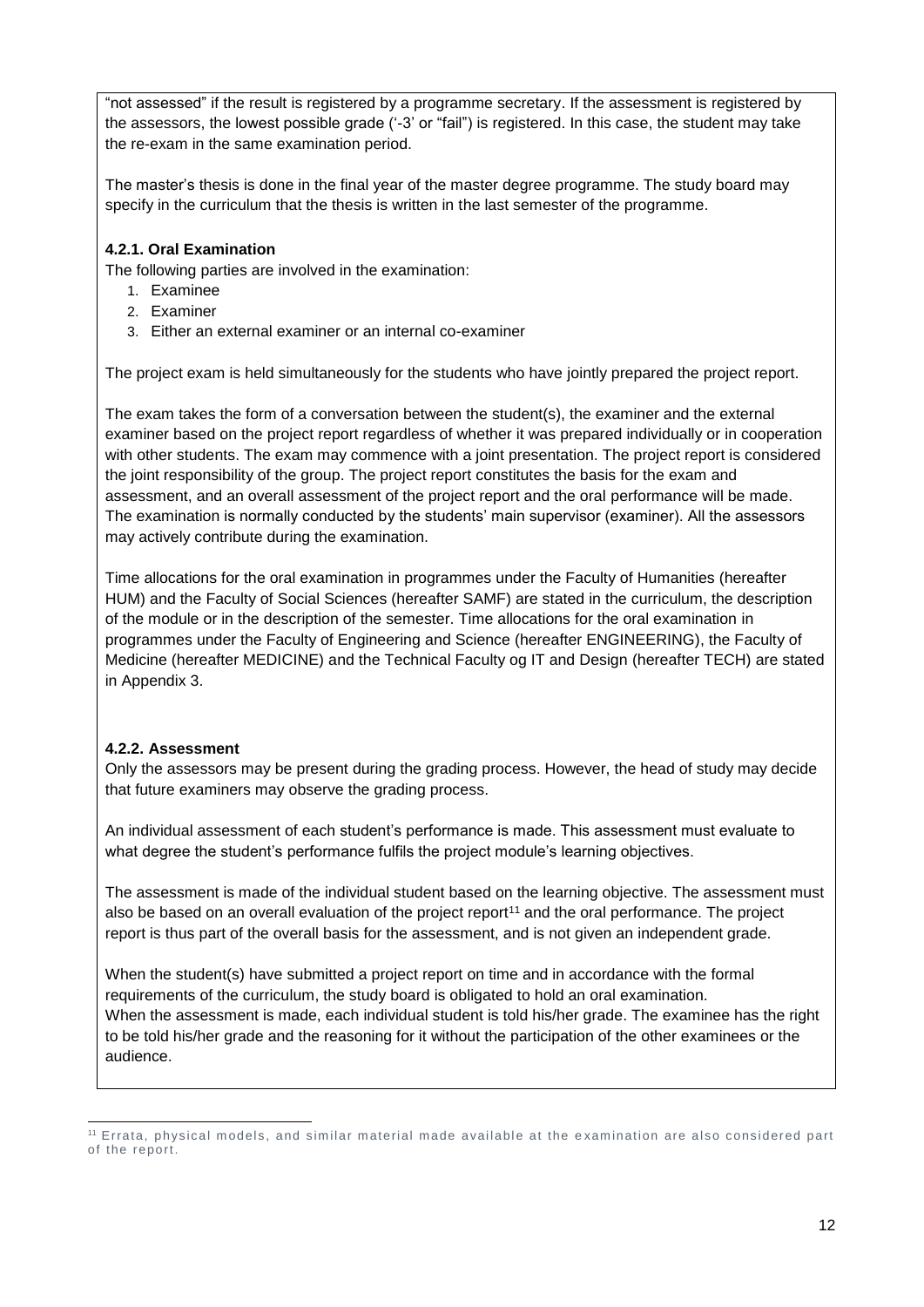Subsequently, the project group is given a joint feedback from the examiner and external examiners on the project report, the presentation and any other aspects of the examination process.

### <span id="page-12-0"></span>**4.2.3. Option for an Individual Examination for Final Projects**

Students may opt to write the project report individually or in a group. For final projects (bachelor's projects, master's theses and master's (continuing education) projects) with an oral defence, students may opt to be examined individually, even though the final assignment was prepared in a group.

Students who desire an individual examination must inform the programme secretary no later than six weeks prior to submitting the written project report. The study board may grant exemption from this deadline.

### <span id="page-12-1"></span>**4.3. Substitution of a Stipulated Examination Format**

Upon application, the study board may approve that examinations stipulated in the curriculum can be replaced by submission of a paper, the length and level of which are assessed in relation to the scope and level of the examination. It is not possible to do a substitute assignment for final project exams (bachelor's project, master's thesis and master's (continuing education) project).

# <span id="page-12-2"></span>**5. Learning Objectives, Examination Assignments and Examination Papers**

## <span id="page-12-3"></span>**5.1. Learning Objectives**

Assessment of the student's performance is made on the basis of the knowledge, skills and competencies for the module as defined in the curriculum.

### <span id="page-12-4"></span>**5.2. Preparation of Examination Assignment**

If the examination is graded with external assessment, the exam assignment must be submitted to the external examiner prior to submission to the programme secretary.

At ENGINEERING and TECH, the head of study must ensure that examination assignments assessed by a single assessor are also reviewed by an AAU colleague.

Along with the examination assignment, the programme secretary must be informed of the name and telephone number of the person designated by the study board as responsible for the examination. The person responsible for the exam must be available by telephone during the entire exam so that any questions that may arise about the assignment may be quickly resolved.

The text of the assignment must include information about the exam aids, permitted and necessary, as well as precise information about the nature and number of attachments.

### <span id="page-12-5"></span>**5.3. Releasing Examination Assignments and Examination Papers**

The student has the right to obtain a copy of both the examination assignment and his/her own examination paper. This takes place in accordance with the study board's rules on this. AAU is obligated to provide access to the assessors' notes if the student exercises their right of access to the documents in accordance with the Danish Public Adminstration Act or request for access under the Danish Data Protection Act. In this case, the student may only gain access to documents that relate to the student's own performance. Further, the assessors may agree to individual or joint feedback on the exam but are not obligated to do so.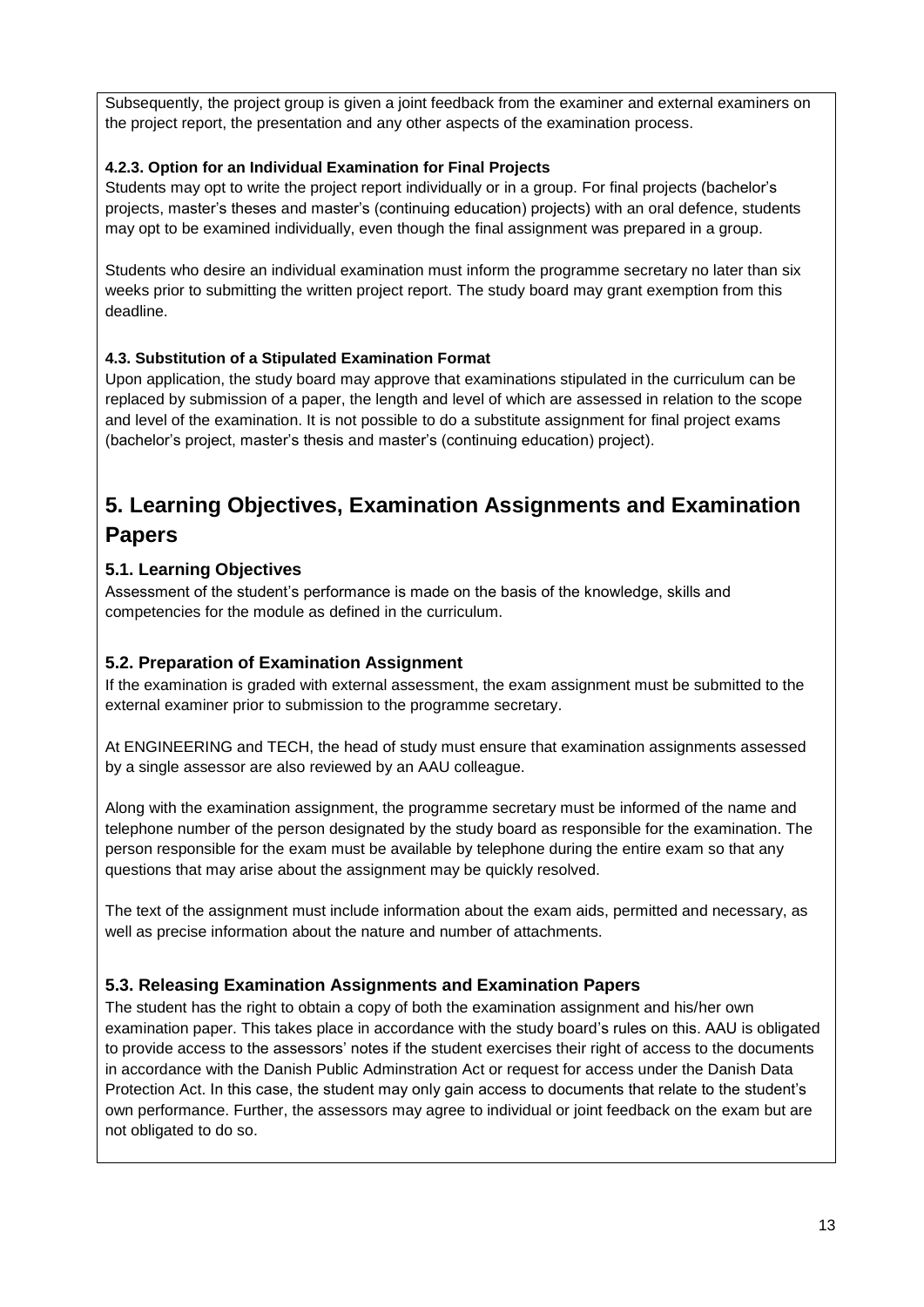## <span id="page-13-0"></span>**5.4. Storing Examination Assignments and Examination Papers**

The study board must ensure that all examination assignments and examination papers are kept for at least one year, or until any appeal is closed.

## <span id="page-13-1"></span>**6. Internal and External Examinations**

### <span id="page-13-2"></span>**6.1. Internal and External Examinations**

Examinations are either internal or external. An internal exam is an exam that is assessed by one or more lecturers (examiners) designated among the lecturers at AAU. An external exam is an exam that is assessed by one or more examiners and one or more external examiners from the Corps of External Examiners affiliated with the programme. Both examiners and external examiners are designated as assessors.

### <span id="page-13-3"></span>**6.2. Designation of Examiners and External Examiners**

External examiners are appointed by the chair of the relevant Corps of External Examiners. AAU must not use external examiners who are employed or who have been employed within the last two years at AAU.

For an internal exam in a project, at least one additional examiner is designated in addition to the examiner(s) who have supervised the students in the project concerned.

Assessors must have access to the material that is necessary for them to be able to discharge their duties. The material may be:

- The curriculum, any excerpts of it, Examination Policies and Procedures, and other semester regulations
- Recommended literature or syllabus, if any
- Project reports, examination assignments and any grading instructions for written exams
- Examinees' papers for written exams
- Questions prepared in advance for use during an oral exam

Assessors must be notified that they have been assigned the task of examiner or external examiner in enough time to have the opportunity to become familiar with the material relating to the exam. For exams based on a project report, the assessor must under normal circumstances have the report in hand no later than two weekends before the exam.

### <span id="page-13-4"></span>**6.3. Duties of the External Examiner<sup>12</sup>**

The external examiner must ensure,

- 1. that the requirements for the content of the exam comply with the objectives, competences and other requirements stipulated for the programme (including in the programme's ministerial order and curriculum)
- 2. that the exam is carried out in accordance with the currently valid rules
- 3. that the students receive equal and fair treatment and their performances receive a reliable assessment in accordance with the rules on grading in the Ministerial Order on the Grading Scale and Other Forms of Assessment of University Education, including rules stipulated on this in the programme's curriculum and other programme rules
- 4. that any questions prepared in advance are suitable

<sup>-</sup><sup>12</sup> For an internal exam, these duties rest with the designated examiner(s).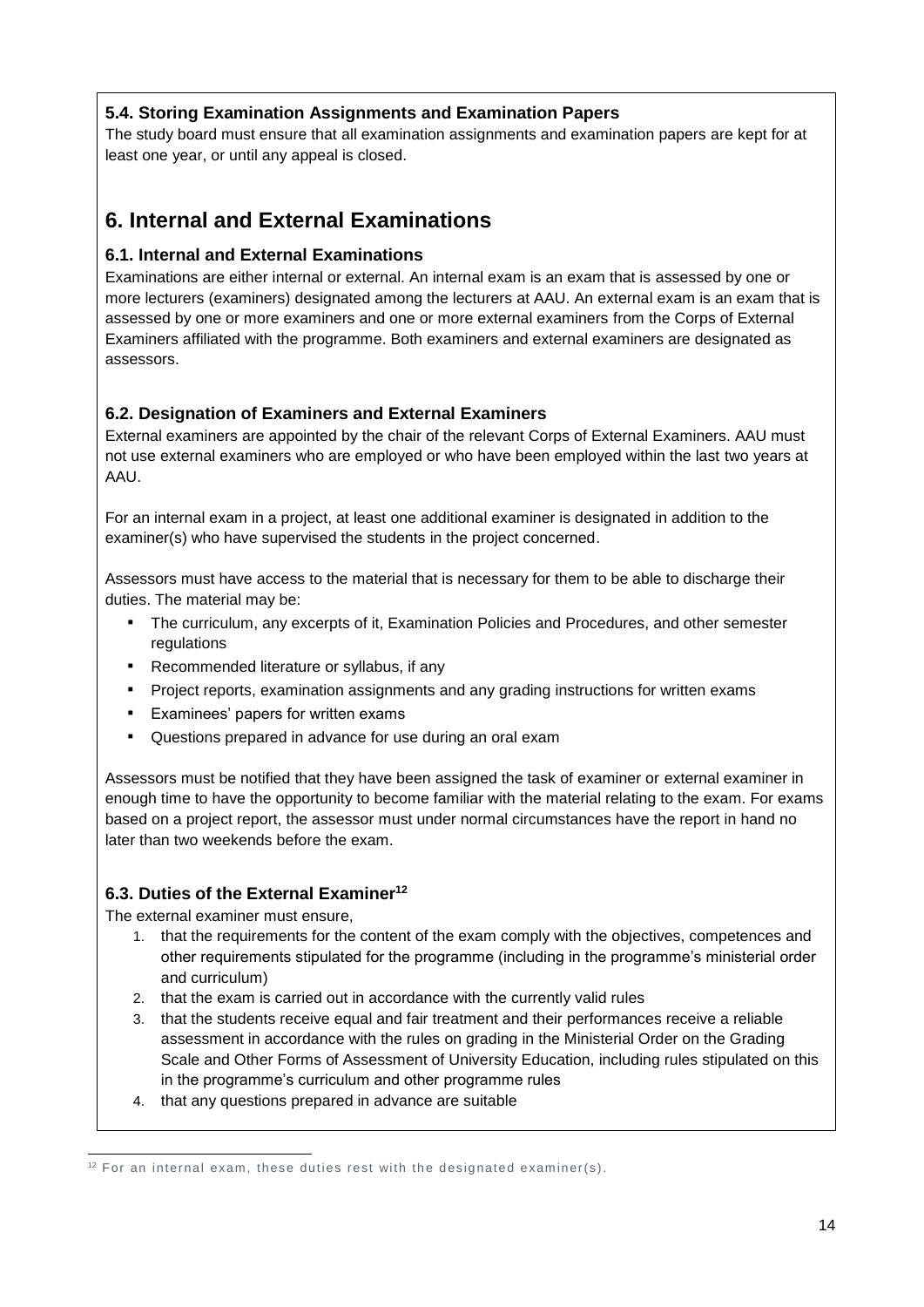# <span id="page-14-0"></span>**7. Assessment and Grading**

The assessment is given by the person(s) who are assessors on the examination. If there are several assessors, the assessment is given after a discussion among these.

During the exam and grading process, each assessor must make notes on their evaluation of the performance and on the determination of the grade for use in any appeal. The notes must be kept for at least one year, and in addition to this, until any appeal is closed.<sup>13</sup> The assessors must keep the student's examination paper for at least one year.

Once an examination has commenced, an assessment is given unless the exam is interrupted by illness, which justifies a make-up exam. If an exam is cut short by an expulsion, "not assessed" is registered and the student uses an examination attempt.

In order to pass an examination, the student must achieve a grade of at least 02 or the assessment "Pass."

### <span id="page-14-1"></span>**7.1. Disagreement over the Assessment**

### <span id="page-14-2"></span>**7.1.1. Disagreement on Grading according to the 7-Point Scale**

If after a discussion, the assessors are in disagreement over a grade, the internal and any external examiners each give a grade. If there are several internal and external examiners, then the groups each give one grade. The grade for the examination is an average of these grades rounded off to the closest grade in the grade scale. If the average lies between two grades, the final grade is the closest higher grade – if the external examiner has given the highest grade; otherwise the closest lower grade.

If there is disagreement over a grade within the internal examiner group or within the external examiner group, each internal or external examiner gives a grade. The grade for each group is the average of the grades given within the group rounded off to the closest grade in the grade scale. If the average lies between two grades, it is rounded up to the closest higher grade. Following this, the average of the grade is then determined according to the rules above.

### <span id="page-14-3"></span>**7.1.2. Disagreement on Assessment as "Pass" or "Fail"**

If at least half of the assessors assess the performance as 'Pass', this is the result, unless one or more external examiners take part and these all assess the performance as 'Fail'.

### <span id="page-14-4"></span>**7.2. Announcement of the Assessment**

The result of the examination must be disclosed, i.e., communicated to the student.

Unless the assessment is told to the student immediately following the examination, the date for when the assessment will be disclosed must be communicated at the same time as the announcement of the date the exam is to be held (cf. Section 1.1).

For oral exams, the assessment is given immediately after the exam is held.

For written exams under the Faculty of HUM and SAMF, the assessment must be given to the student no later than 20 working days after the exam is held. For continuous evaluation, the assessment is given no

<sup>-</sup><sup>13</sup>. If a student requests access to the assessors' notes, the case officer involved in processing the complaint will contact the assessors about providing the notes to the student. However, there is nothing that hinders assessors from providing the student with the notes on their own initiative.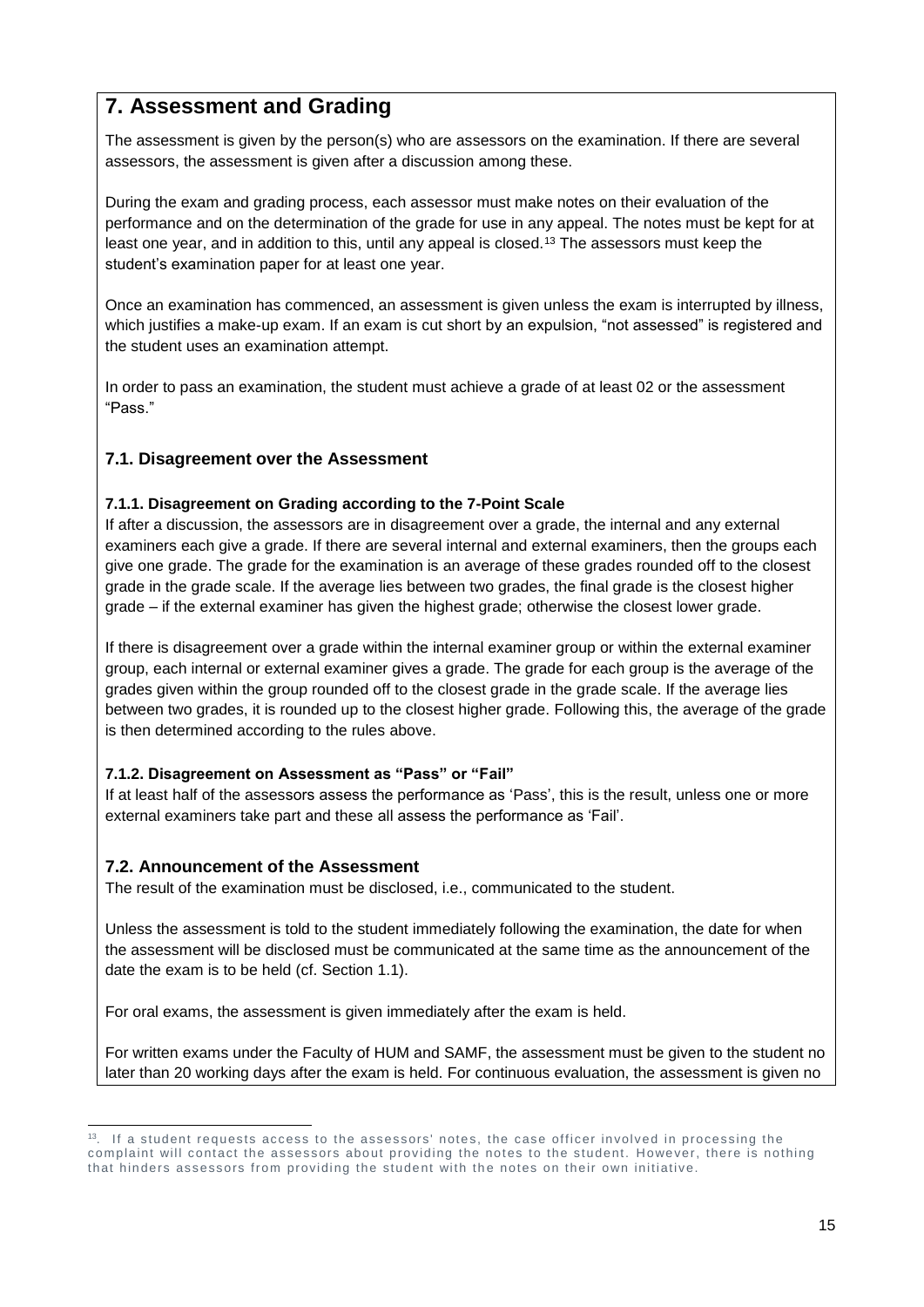later than 20 business days after the end of the course. The month of July is not included in the calculation of the 20 working days.

For written exams under the Faculty of ENGINEERING, MEDICINE and TECH, the assessment must be given to the student no later than 15 working days after the exam is held. For continuous evaluation, the assessment is given no later than 15 working days after the end of the course. The month of July is included in the calculation of the assessment deadlines.

The assessment is personal. Students thus have the right to receive an assessment without the participation of the other examinees or the audience. In cases where the assessment is not communicated immediately after the exam, students are informed via the STADS self-service system.

# <span id="page-15-0"></span>**8. Re-exams and Make-up Exams**

Re-exams, re-exams (omprøve) and/or make-up examinations (sygeeksamen) in a programme activity are held for students who require this in accordance with the provisions in Sections 8.2 or 8.4. Make-up exams are held as a rule at the same time as re-exams.

A re-exam (reeksamen) is an exam in a programme activity held due to the student having taken and failed an exam.

A make-up exam (sygeeksamen) is an exam in a programme activity for students that were unable to participate in the activity's ordinary exam due to documented illness in the time period for the ordinary exam.

A re-exam (omprøve) is an extraordinary examination in a programme activity held due to the fact that the university identified errors or omissions in holding an exam and corrected the error or omission by holding a new exam. A student may also be offered a re-exam (omprøve) in connection with an examination appeal.

### <span id="page-15-1"></span>**8.1. Number of Examination Attempts etc.**

A student has the right to a total of three examination attempts. Upon application, the study board may permit additional examination attempts if there are special circumstances. The issue of academic aptitude must not be included in the study board's evaluation of whether there are special circumstances.

Examinations that have been passed cannot be re-taken unless it is a re-exam (omprøve). Students cannot take exams in modules that are credit-transferred.

At the request of the study board, the responsible person(s) at the department terminates the enrolment of the student who has exhausted all examination attempts.

### <span id="page-15-2"></span>**8.2. Holding and Taking Re-exams and Make-up Exams**

Students who have taken but not passed the ordinary exam must register for a re-exam themselves. The exception to this are students in the master thesis semester who have not taken or passed the first and second examination attempt. In these cases, the university handles registration for the re-exam. Students who were ill for the ordinary exam must register themselves for the make-up exam.

If the student is absent from the first examination attempt, the student cannot register for the second examination attempt as a re-exam in the same examination period. The student may only register for the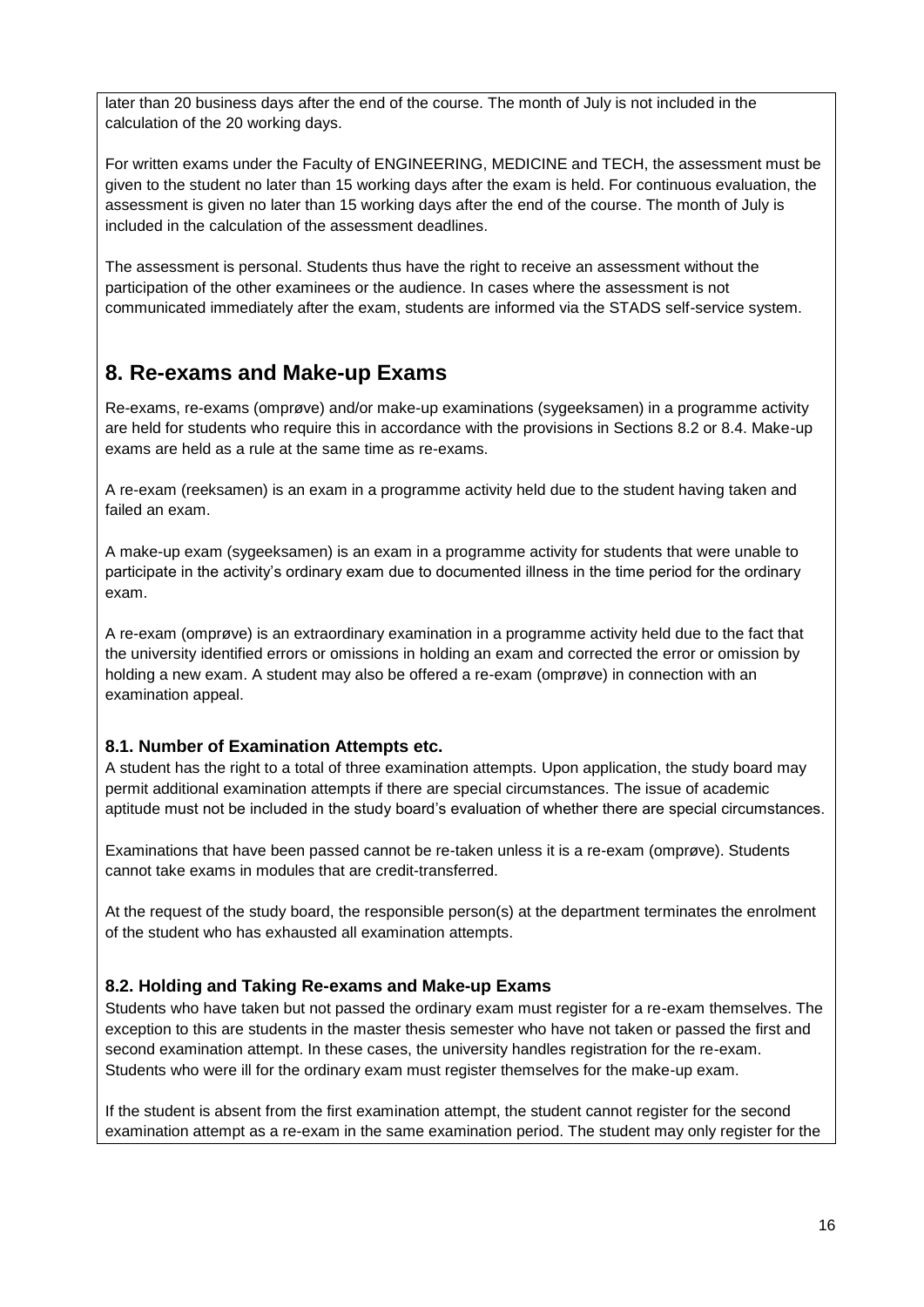next ordinary exam.<sup>14</sup> The study board may grant an exemption from this if there are unusual circumstances or when special circumstances relating to the near completion of the programme apply

The date for holding the re-exam and/or make-up exam as well as the location and the starting time for the exam are announced in accordance with the provisions in Section 1.1. Students who are entitled to take the re-exam or make-up exam must have this possibility. To the extent possible, re-exams and make-up exams are held within the following time limits, though earliest 14 days after the student has received the assessment of the ordinary exam:

- 1. For ordinary exams held during the spring semester (summer exam): No later than August
- 2. For ordinary exams held during the autumn semester (winter exam): No later than February

### <span id="page-16-0"></span>**8.3. Documented Illness and Make-up Examinations**

In the case of illness, the programme secretary must be contacted as quickly as possible.

For absence due to illness, the student is registered as "absent" unless a doctor's certificate documenting that the student was ill at the time the exam was held is submitted to the programme secretary. The same applies if it was necessary for the student to leave an examination room due to illness during the exam.

In general, the doctor's certificate may only be accepted as documentation of a valid reason for absence if the student has consulted with the doctor no later than the actual day of the exam. The study board may address the content of the doctor's certificate when the study board evaluates whether the student must be registered as ill. Any expenses for obtaining the doctor's certificate are paid by the student.

The doctor's certificate must be submitted to the programme secretary no later than two weeks after the exam is held. With submission of the doctor's certificate on time, "ill" is registered and the absence thus does not count as an examination attempt.

If the programme secretary is in doubt as to whether the student's documentation of illness may be approved, the programme secretary contacts the study board. In such cases, the study board decides whether the student's documentation is adequate and on that basis whether the student is registered as "ill."

### <span id="page-16-1"></span>**8.4. Re-examination and Re-assessment**

A re-examination is an extraordinary exam (i.e., outside the ordinary exam period) in a programme activity. Re-exams must be held in case of complaint or appeal where the student has been offered a reexam and in cases where AAU has identified an error in the exam and AAU decides the error is best remedied by offering the student(s) a re-exam.

AAU may review a case concerning errors and omissions at an exam on its own initiative. In this context, AAU may offer an extraordinary re-examination to all students whose exam suffers from the error or omission. The specific circumstances for taking any re-examination will appear in AAU's decision.

Re-assessment means a re-evaluation of the case file, including the assignment, the answer to the assignment, the complaint, the statement of the original assessors, the complainant's comments and AAU's decision by new assessors, prompted by the student having been offered re-assessment of a written exam in connection with a complaint or an appeal.

<sup>-</sup><sup>14</sup> This does not apply to students who have not submitted the master's thesis on time. The rules for the re-exam for the master's thesis are specified in Section 8.6.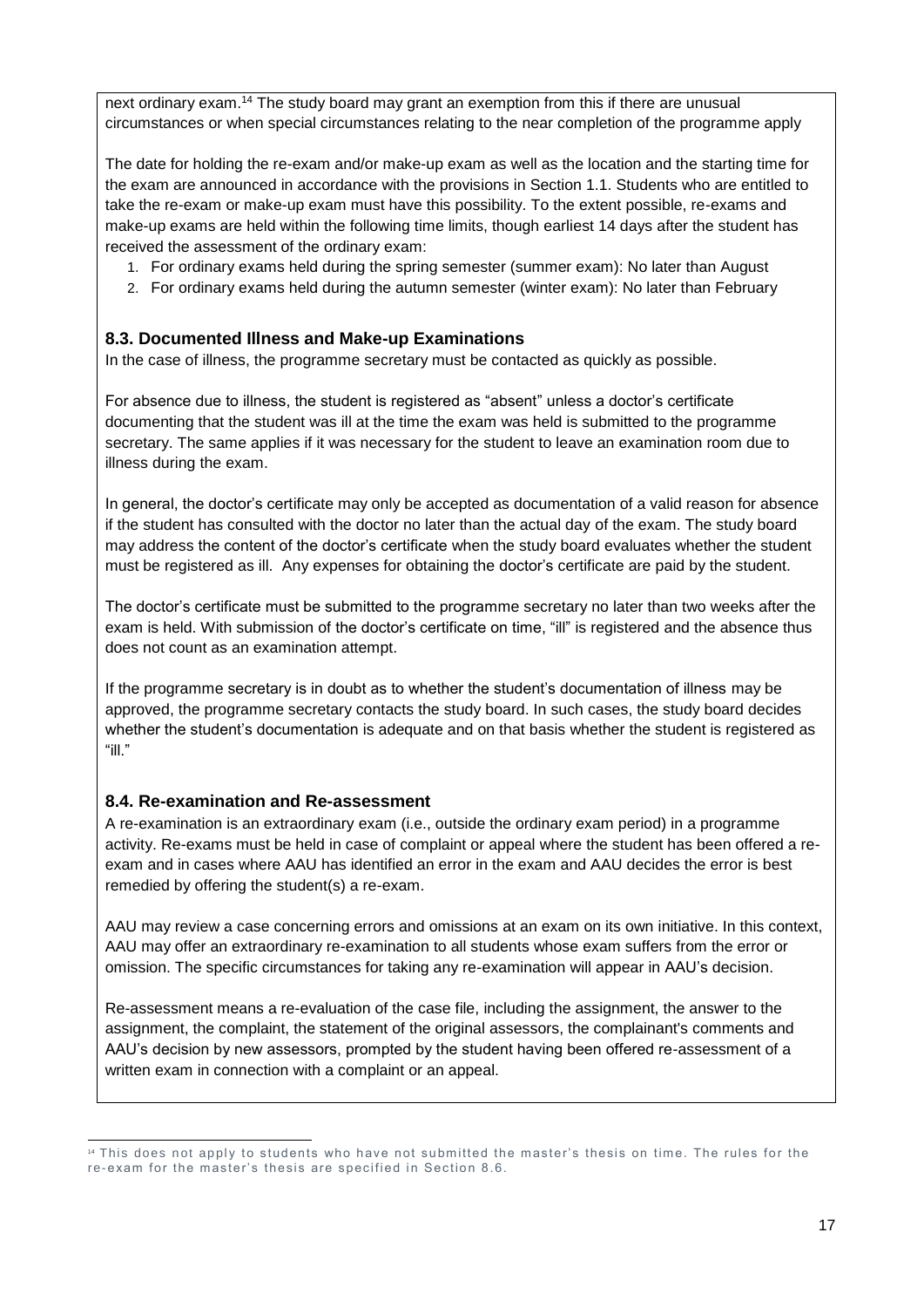If a student wishes to accept the offer of a re-examination or re-assessment following an appeal, s/he must submit an application to the study board before the expiration of the deadline stipulated with the offer. The deadline is calculated from the time the student received the offer.

A re-examination or re-assessment in connection with an exam appeal can result in either a lower, a higher or the same grade. Assessment following a re-assessment or re-examination cannot be brought before another administrative authority unless the appeal concerns legal issues. The study board is responsible for ensuring that a re-exam or re-assessment takes place as soon as possible after the students received the decision.

I s a student accepts an offer of a re-examination or a re-assessment, the re-examination or reassessment will replace the original assessment. Therefore, the student does not use an examination attempt if the student accepts an offer of re-examination or re-assessment.

### <span id="page-17-0"></span>**8.5. Re-exams or Make-up exams in Project Modules**

In programmes under the Faculty of HUM and SAMF, each study board, in collaboration with the head of study, establish guidelines for holding re-exams and make-up exams in project modules.

In programmes under the Faculty of ENGINEERING, MEDICINE and TECH, there are established joint guidelines for holding re-exams and make-up exams in project modules. These guidelines are described in Appendix 4.

### <span id="page-17-1"></span>**8.6 Particularly for Re-exams in Master's** *(kandidat)* **Theses**

If the student does not submit the master's thesis on time, the student uses one examination attempt and is automatically registered for the re-exam. The student submits a revised formulation of the subject matter in the same topic area that is approved by the head of study and the main supervisor. The revised formulation must be approved no later than 14 days after the submission deadline has expired. The month of July is not included in the calculation of the deadline for submitting the revised formulation. Hereafter, the head of study sets a new submission deadline of three months from the date of approval for the revised formulation.<sup>15</sup> If the student does not submit the project report or take part in the oral examination due to illness, there is no requirements that the student must submit a revised formulation of the subject matter. In this case, a new deadline for submitting the project must be set/or a new date for the oral examination.

If the student does not pass the master's thesis in connection with the oral exam, the student must submit a revised formulation of the subject matter within the same topic area that must be approved by the head of study and the main supervisor. The new deadline for the revised formulation is set by the head of study and must be within three months after the revised formulation is approved. The revised formulation must be approved no later than one month after the student has failed the exam. The month of July is not included in the calculations of the deadlines.

If the student does not submit a revised formulation on time, the student uses one examination attempt. In such a case, a new deadline of 14 days is set for submitting the revised formulation of the subject.<sup>16</sup> The month of July is not included in the calculation of the deadline for submitting a revised formulation of the subject matter.

-

<sup>&</sup>lt;sup>15</sup> For the master's programme in medicine the study board can specify a submission deadline between six weeks and three months.

<sup>&</sup>lt;sup>16</sup> If the student has more exam attempts remaining.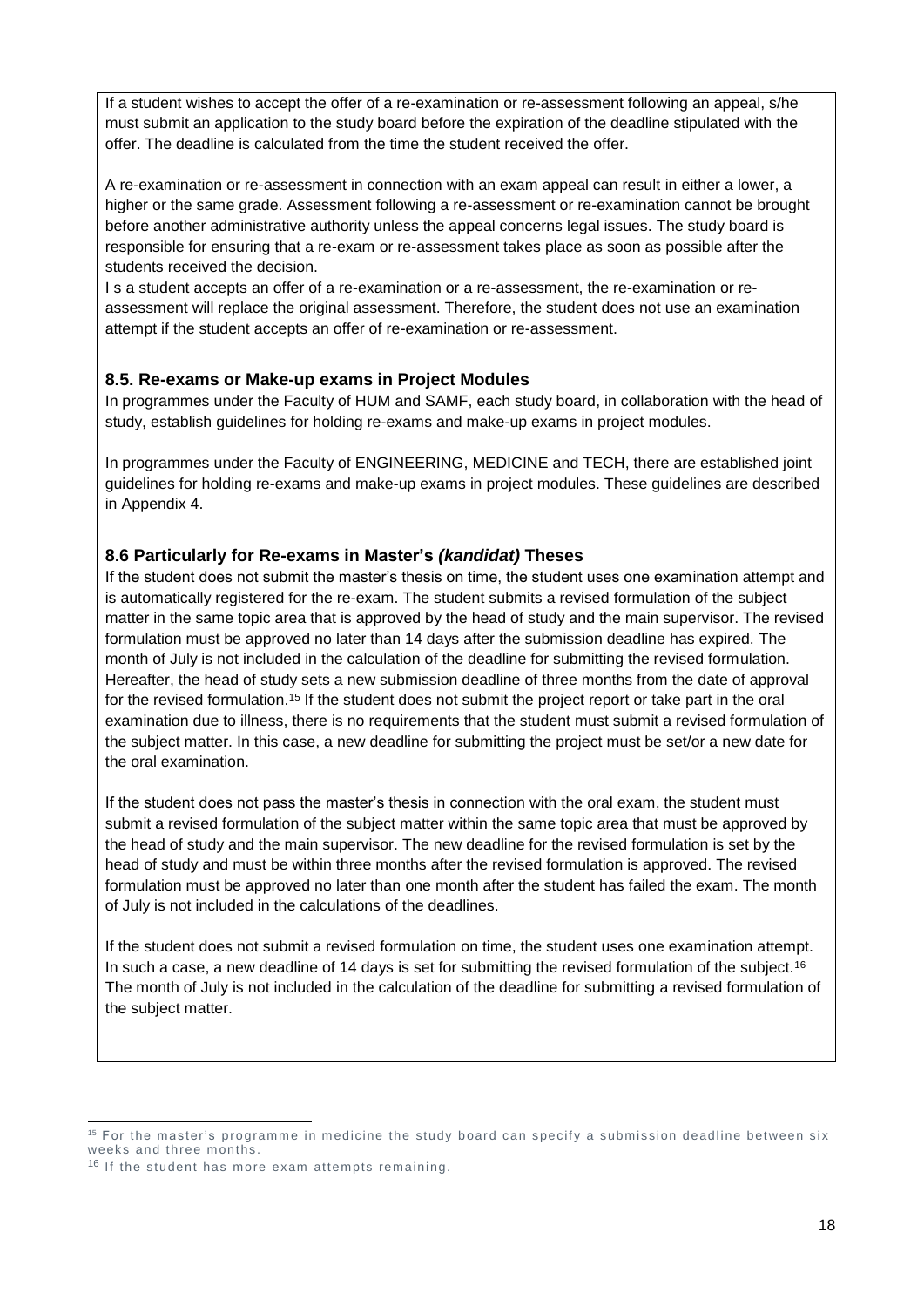### <span id="page-18-0"></span>**8.7. Re-exams or Make-up exams in Courses**

The time period for a re-exam or a make-up exam in a course is stipulated (cf. Section 8.2). The date the exam is to be held is communicated to the students in accordance with the provisions in Section 1.1. The student must submit an individual, written registration to the programme secretary for both re-exams and make-up exams.

The examiner may decide that a re-exam or make-up exam in a course can have a different exam format than the ordinary exam if the option is specified in the curriculum. The choice of another exam format must be announced to the students not later than two weeks before the exam is to be held.

Students who must have their class participation evaluated a second time can demand to take an exam instead. However, class participation involving practical exercises cannot be replaced with an exam. If the student wishes to take an exam instead, the student must notify the study board no later than by the start of the course.

# <span id="page-18-1"></span>**9. Conducting Examinations Digitally and Abroad**

### <span id="page-18-2"></span>**9.1. Digital examinations**

The Study Board may approve that both written and oral exams are conducted digitally. The Study Board must ensure that the security measures for such examinations correspond to those that normally apply when conducting exams physically. Therefore, the Study Board must as a minimum measure require the students to complete a solemn declaration<sup>17</sup>. The Study Board may also provide for additional safety measure, such as the presence of an invigilator. In oral examinations, the Study Board may also require the student to display the room in which the student sits during the examination.

The assessors may stay other places than the student, but must conduct the exam and assessment in accordance with current rules in general.

### <span id="page-18-3"></span>**9.2. Examinations Abroad**

The study board can approve conducting examinations abroad when the student and the relevant examination site agree to this, and when it is substantiated that the student cannot take exams in Denmark due to practical or economic reasons.

An examination may only be held abroad if security measures in connection with conducting the examination correspond to those that apply in conducting examinations in Denmark. The Study Board appoints or approves invigilators and other individuals to organise the practical aspects of conducting the examination abroad.

Unless the study board has stipulated other rules, the student must pay for the additional expenses connected with conducting the examination abroad. In this connection, it is ensured that the student has declared beforehand in writing that they are willing to pay the relevant expenses on the basis of the study board's reported estimate of the expected amount. The study board can make conducting the exam abroad conditional upon advance payment of the amount.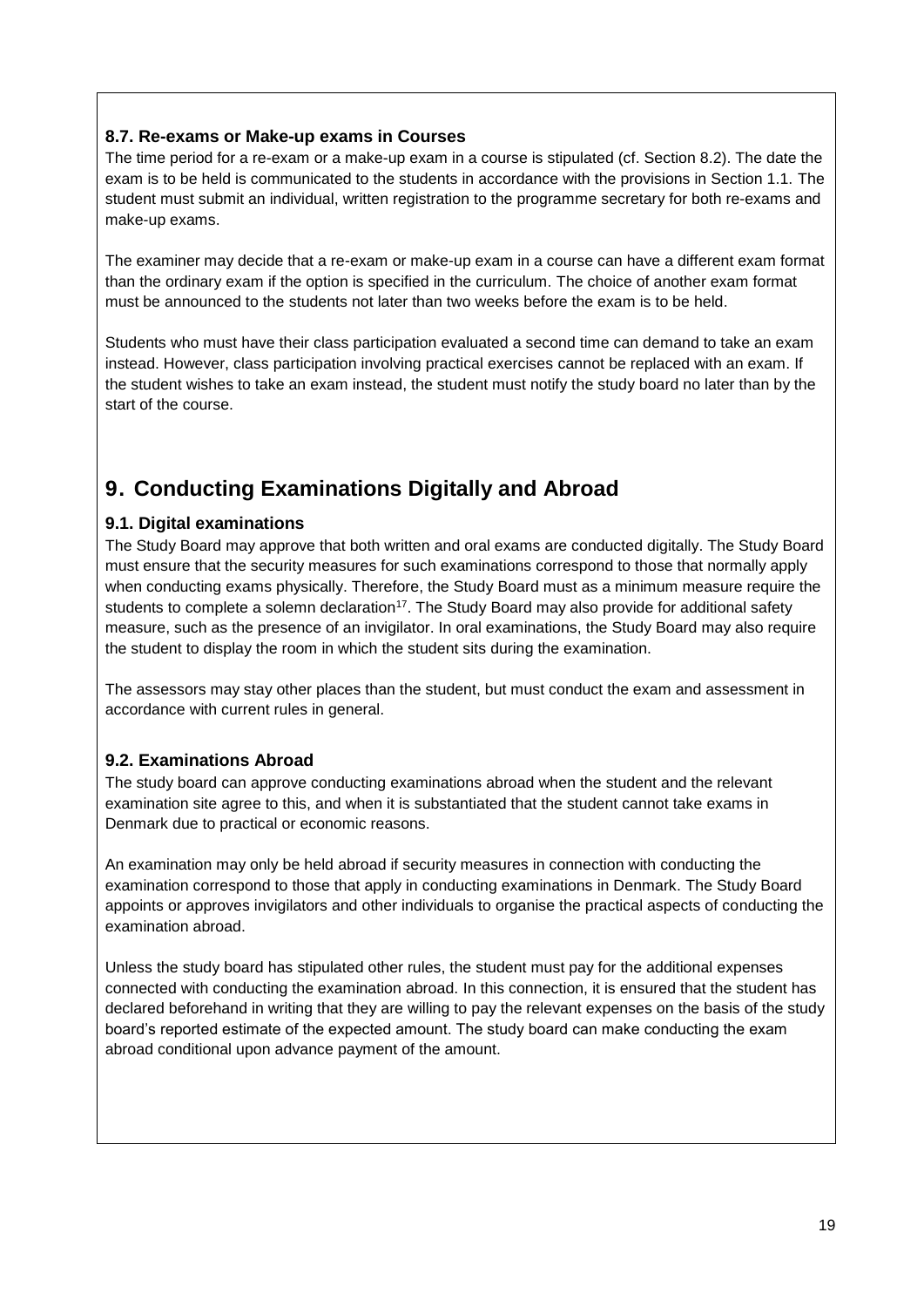## <span id="page-19-0"></span>**10. Issuing Diplomas etc.**

### <span id="page-19-1"></span>**10.1. Issuing Diplomas**

A diploma is issued in accordance with the current rules of the Examination Order if all examinations are passed. The final examination is used as the basis for issuing a diploma. The graduate must receive the diploma no later than two months after the last exam is concluded and the result disclosed. The month of July does not enter into the calculation of the two-month deadline.

## <span id="page-19-2"></span>**10.2. Issuing Documentation for Partial Completion of a Programme**

If the student leaves a programme without completing it, the department, at the request of the student, issues documentation for the parts of the programme that were passed including a statement of the assessment and the number of ECTS credits earned.

# <span id="page-19-3"></span>**11. Avenues of Complaint**

An appeal regarding an internal or external examination (examination complaint) is submitted to Secretariat and Educational Law in Study Service by the student. The appeal must be in writing, with stated reasons and submitted from the student's student email no later than two weeks after the disclosure of the assessment. Information on the relevant rules in connection with examination appeals is stated in the Ministerial Order on University Examinations.

For further information, including information on what should be included in an application for exemption or an appeal see AAU's written *guidelines on exemptions and complaints*.

## <span id="page-19-4"></span>**ORIGIN, BACKGROUND AND HISTORY**

Examination Policies and Procedures for Aalborg University of 5 November 2020 replaces the Examination Policies and Procedures for Aalborg University of 1 September 2019.

The current regulations apply to all programmes offered at Aalborg University, including the programmes offered in accordance with the Ministerial Order on Part-time Degree Programmes at the Universities.

The regulations were approved and take effect 5 November 2020.

## <span id="page-19-5"></span>**OVERALL FRAMEWORK**

The Examination Policies and Procedures were prepared in accordance with the current ministerial orders for university and profession-oriented higher education programmes and the internal programme regulations of Aalborg University.

## <span id="page-19-6"></span>**CONTACT/RESPONSIBILITY**

-

The Examination Policies and Procedures were prepared by Educational Law and Secretariat, Study Service.

<sup>&</sup>lt;sup>17</sup> Educational Law and Secretariat maintains a solemn declaration, which can be found on the following website:<https://www.studieservice.aau.dk/studielegalitet>. The updated solemn declaration is also available in the Digital Exam System.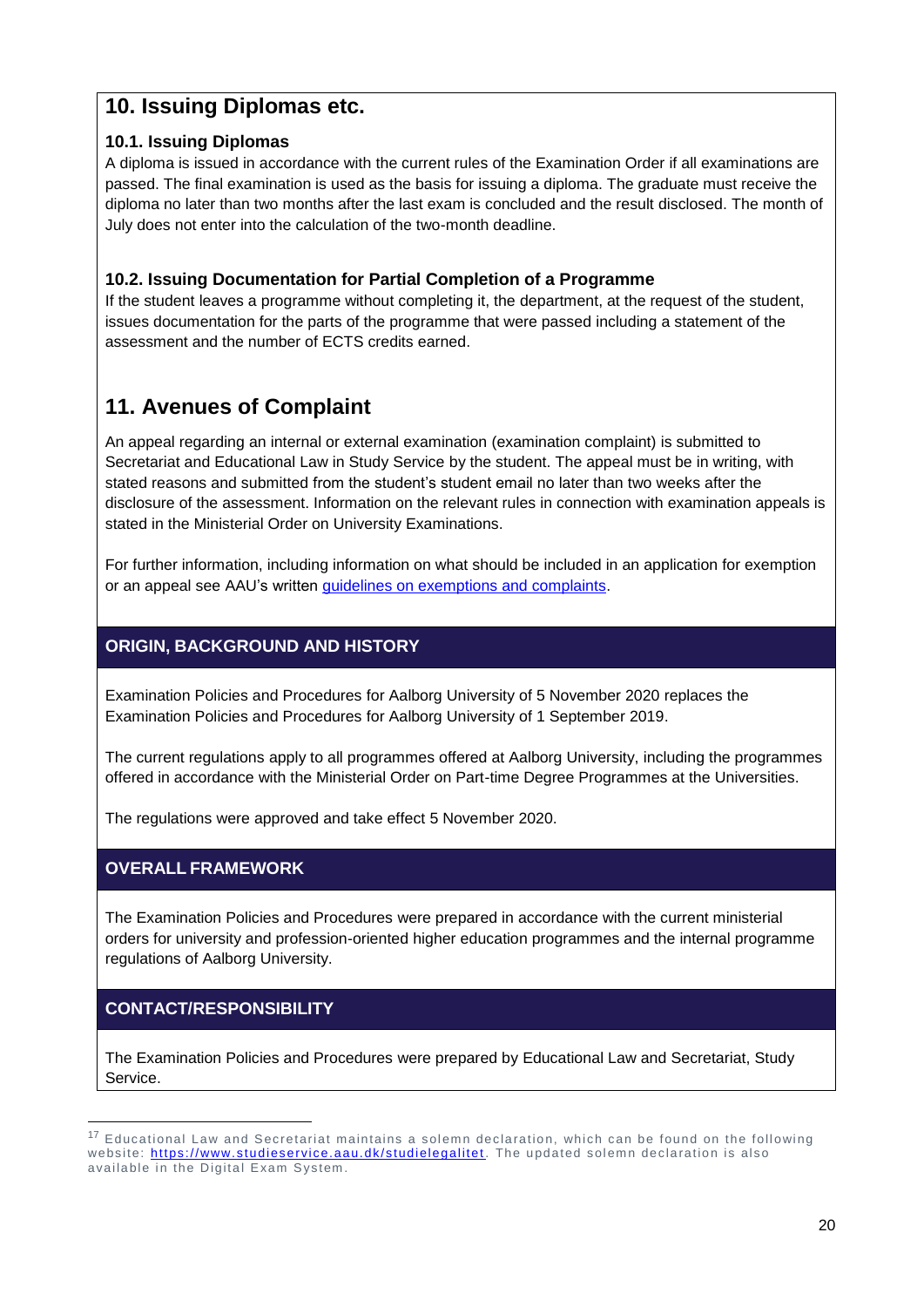**For questions on the Examination Policies and Procedures, you may contact Educational Law and Secretariat at:**

**[uddannelsesjura@adm.aau.dk](mailto:uddannelsesjura@adm.aau.dk)**

### <span id="page-20-0"></span>**DEFINITION OF CONCEPTS**

**Project modules:** A project module consists of work done by a project group on a defined problem (a topic) under supervision of a supervisor. Usually, the project module concludes with a project report that is the basis for an oral examination. The learning objectives of the project module are stipulated in the programme's curriculum where ECTS credits are also indicated.

**Course modules:** In addition to the project module, individual semesters can also include course modules. The semester can be organised so that the course modules reflect the semester's project module. The exam format for individual courses must reflect the learning objectives and thus the type of instruction.

### <span id="page-20-1"></span>**APPENDIX 1: CHANGES TO EXAMINATION POLICIES AND PROCEDURES**

5 November 2020: The rules and regulations regarding digital examination and examination abroad are updated.

1 September 2019: The dispensation access in terms of replacement of modules when the students has used examination attempts is added in Section 2.1.2. Students' responsibilities during written on-site exams are clarified in Section 3.2. It is added that students are not allowed to listen to music during onsite exams unless otherwise decided by the study board in Section 3.4. The rules on access to assessment notes are specifies in Section 5.3. It is clarified that the month of July should not be included in the calculation of the deadline for re-examination in the master's thesis in Section 8.6.

1 February 2019: Joint Examination Policies and Procedures for Aalborg University were drawn up and take effect 1 February 2019.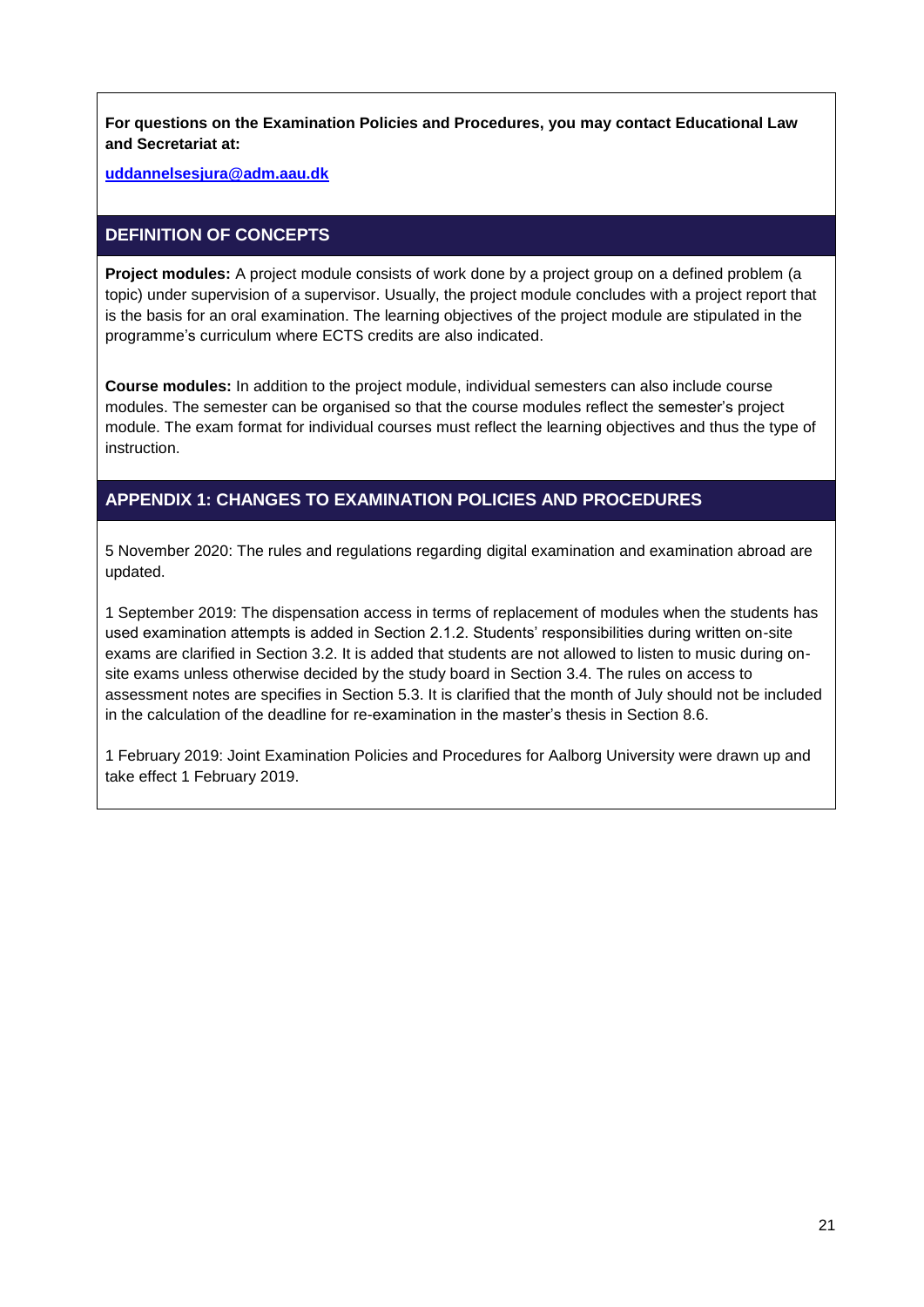## <span id="page-21-0"></span>**APPENDIX 2: Aalborg University Evaluation Criteria**

Aalborg University operates two sets of evaluation criteria:

- Evaluation according to the Danish 7-point grading scale
- Evaluation with the assessment Pass/Fail

**Evaluation criteria for assessment according to the 7-point grading scale**

The current grade is assigned according to the following criteria:

*The grade 12* is given for an excellent performance

- which as a whole
- within the current problems
- with no or only a few minor weaknesses
- demonstrates exhaustive fulfilment of the objectives of the programme element at hand with regard both to topical breadth and depth.

As a whole, the performance is systematic, confident, coherent and well-structured, and is characterized by the examinee's correct selection and exposition of the disciplinary elements, including theories, methods and results that are relevant to the problems at hand.

This involves that the student:

- demonstrates comprehensive and unified insight into the elements mentioned, their basis, and a grasp of their interrelations, if any
- apply these in ways that are relevant in relation the objectives of the programme elements as well as to the problems at hand
- by correct application of concepts and notations performs relevant reasoning in relation to the problems at hand and their theoretical and methodological assumptions
- is able to bring into perspective and generalize to related disciplinary areas and problems within relevant themes.

*The grade 10* is given for a very good performance

- $\bullet$  that as a whole
- within the current problems
- with only minor weaknesses
- demonstrates fulfilment of the objectives of the programme element at hand with regard both to topical breadth and depth.

As a whole, the performance is predominantly systematic, confident, coherent and well-structured, and characterized by the examinee's ability, with some errors and deficiencies of minor importance, to select and expound the disciplinary elements, including theories, methods and results that are relevant to the problems at hand.

This involves that the student:

- demonstrates extensive insight into the elements mentioned, their basis, and a grasp of their interrelationship, if any
- applies these in ways that are relevant in relation to the objectives of the programme element as well as to the problems at hand
- through reasonably correct application of concepts and notations, performs relevant reasoning in relation to the problems at hand and their theoretical and methodological assumptions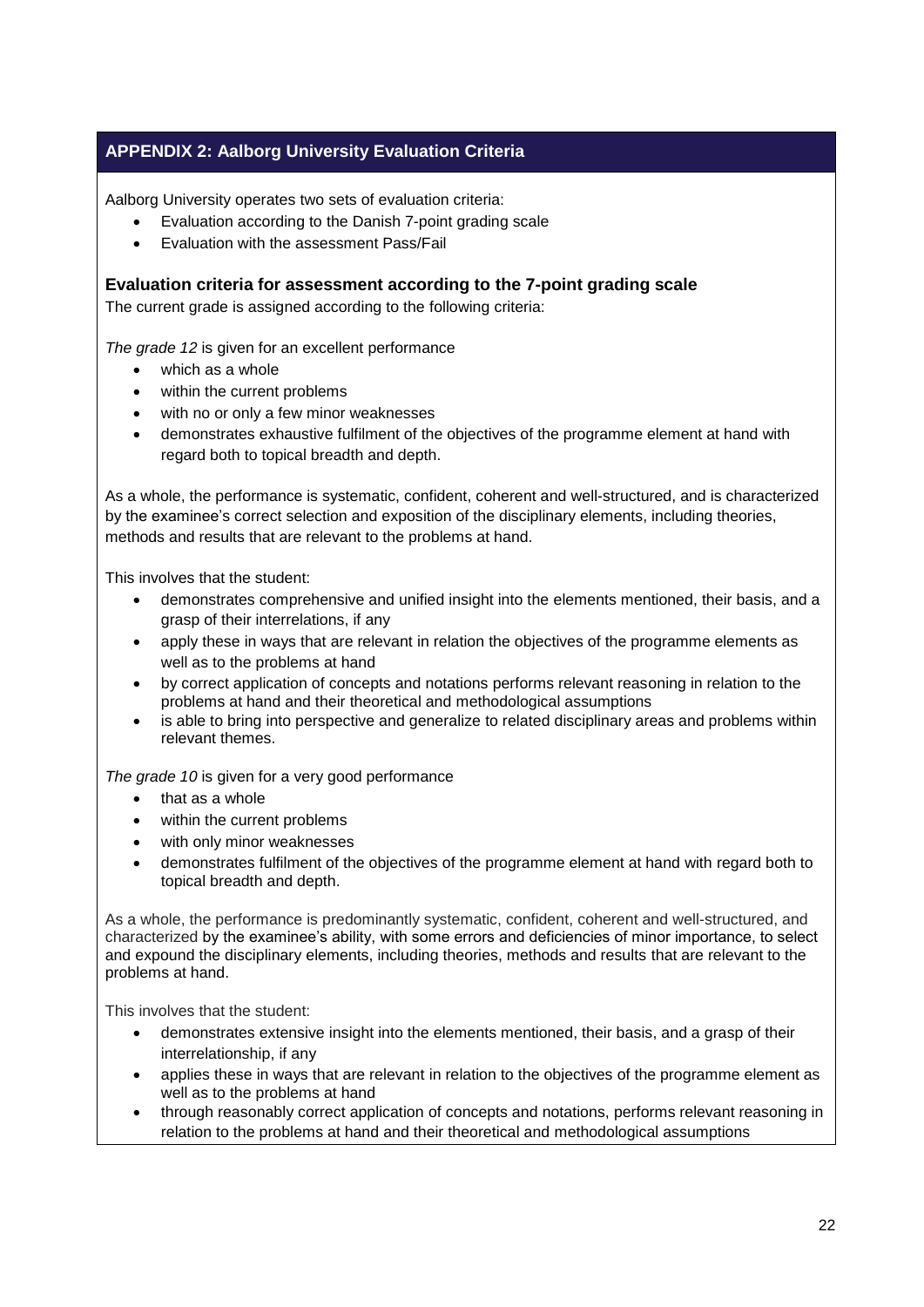is able to some extent to bring into perspective related disciplinary areas and problems within relevant themes.

*The grade 7* is given for the good performance

- that as a whole
- within the current problems
- with some weaknesses
- demonstrates fulfilment of the objectives of the programme element at hand with regard both to topical breadth and depth.

The performance is predominantly confident, occasionally hesitant, although with evident coherence and structure, and characterized by the examinee's ability, with few important and an amount of errors and deficiencies of minor importance, to select and expound the disciplinary elements, including theories, methods and results, that are relevant to the problems at hand.

This involves that the student:

- demonstrates solid insight into elements mentioned, their basis, and a certain grasp of their interrelations, if any
- applies the large majority of these in ways that are relevant in relation to the objectives of the program element as well as to the problems at hand
- through largely correct application of concepts and notations performs essentially relevant reasoning in relation to the problems at hand and their theoretical and methodological basis
- is able to a lesser extent to bring into perspective related disciplinary areas and problems within relevant themes.

*The grade 4* is given for the fair performance

- that as a whole
- within the current problems
- with some major weaknesses
- demonstrates a lesser, although acceptable fulfilment of the objectives of the programme element at hand with regard both to topical breadth and depth.

The performance is somewhat unconfident, although with a certain coherence and structure, and characterized by the examinee's ability, with a number of essential errors and deficiencies, to select and expound the disciplinary elements, including theories, methods and results, that are relevant to the problems at hand.

This involves that the student:

- demonstrates q certain insight into the elements mentioned, their basis, as a limited grasp of their interrelations, if any
- applies the majority of these in ways that are predominantly relevant in relation to the objectives of the programme elements as well as the problems at hand
- through reasonably correct application of concepts and notations performs relevant, but occasionally deficient reasoning in relation to the problems at hand and their theoretical and methodological assumptions
- is able, only to a limited extent, to bring into perspective related disciplinary areas and problems.

*The grade 2* is given for the minimum acceptable performance

- $\bullet$  that as a whole
- within the current problems
- in spite of considerable and essential weaknesses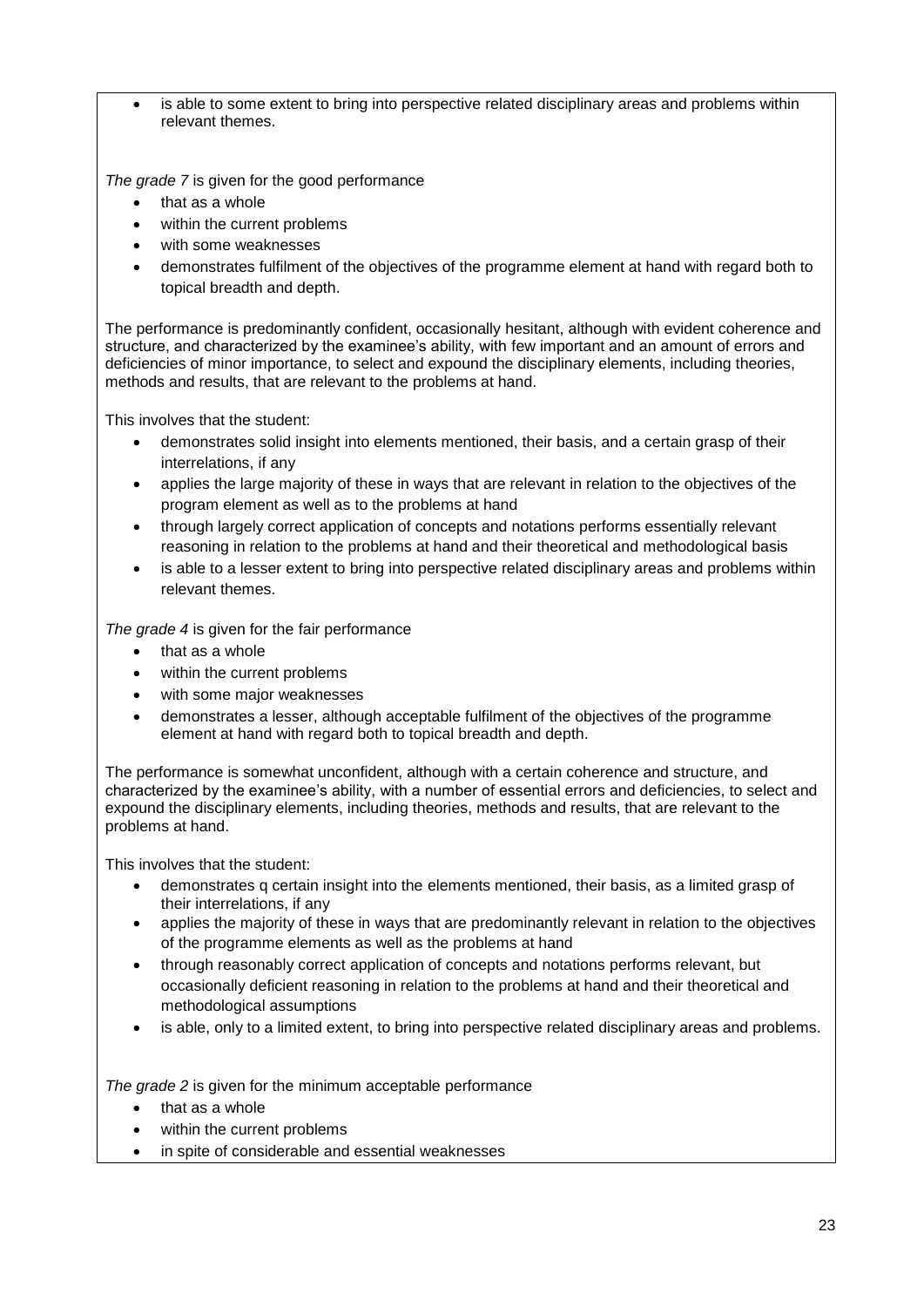demonstrates the minimally acceptable degree of fulfilment of the objectives of the programme elements at hand with regard both to topical breadth and depth.

The performance is characterised by uncertainty and appears to some extent as incoherent and unstructured, and characterized by several significant errors and deficiencies in the examinee's selection and exposition of the disciplinary elements, including theories, methods and results that are relevant to the problems at hand.

This involves that the student:

- demonstrates limited insight into the elements mentioned, their basis, and a certain, although inadequate grasp of their interrelations, if any
- applies a majority of these in ways that are to a certain extent relevant in relation to the objectives of the programme element as well as to the problems at hand
- through reasonably correct application of concepts and notations performs relevant, although deficient reasoning in relation to the problems at hand and their theoretical and methodological assumptions
- does not bring into perspective related disciplinary areas and problems.

*The grade 00* is given for the inadequate performance

- that as a whole
- within the current problems
- as a result of pronounced weaknesses
- does not demonstrate an acceptable fulfilment of the objectives of the programme elements at hand.

The performance is unconfident, incoherent and unstructured, and characterized by the inadequate extent to which the examinee selects and expounds the disciplinary elements, including theories, methods and results that are relevant to the problems at hand.

This involves that the student:

- demonstrates extremely limited insight into the mentioned elements, their basis and their interrelations, if any
- applies only a few of these in ways that to some extent are relevant, or deficient in relation to the objectives of the programme elements as well as to the problems at hand.

*The grade -3* is given for is given for the enturely unacceptable performance

- that as a whole
	- within the current problems
- does not demonstrate any form of fulfilment of the objectives of the programme elements at hand.

#### **Evaluation criteria for assessment as 'Pass'/'Fail'**

The grade *'Pass'* is given for performances that are *above* or *at a level* with the minimally acceptable performance.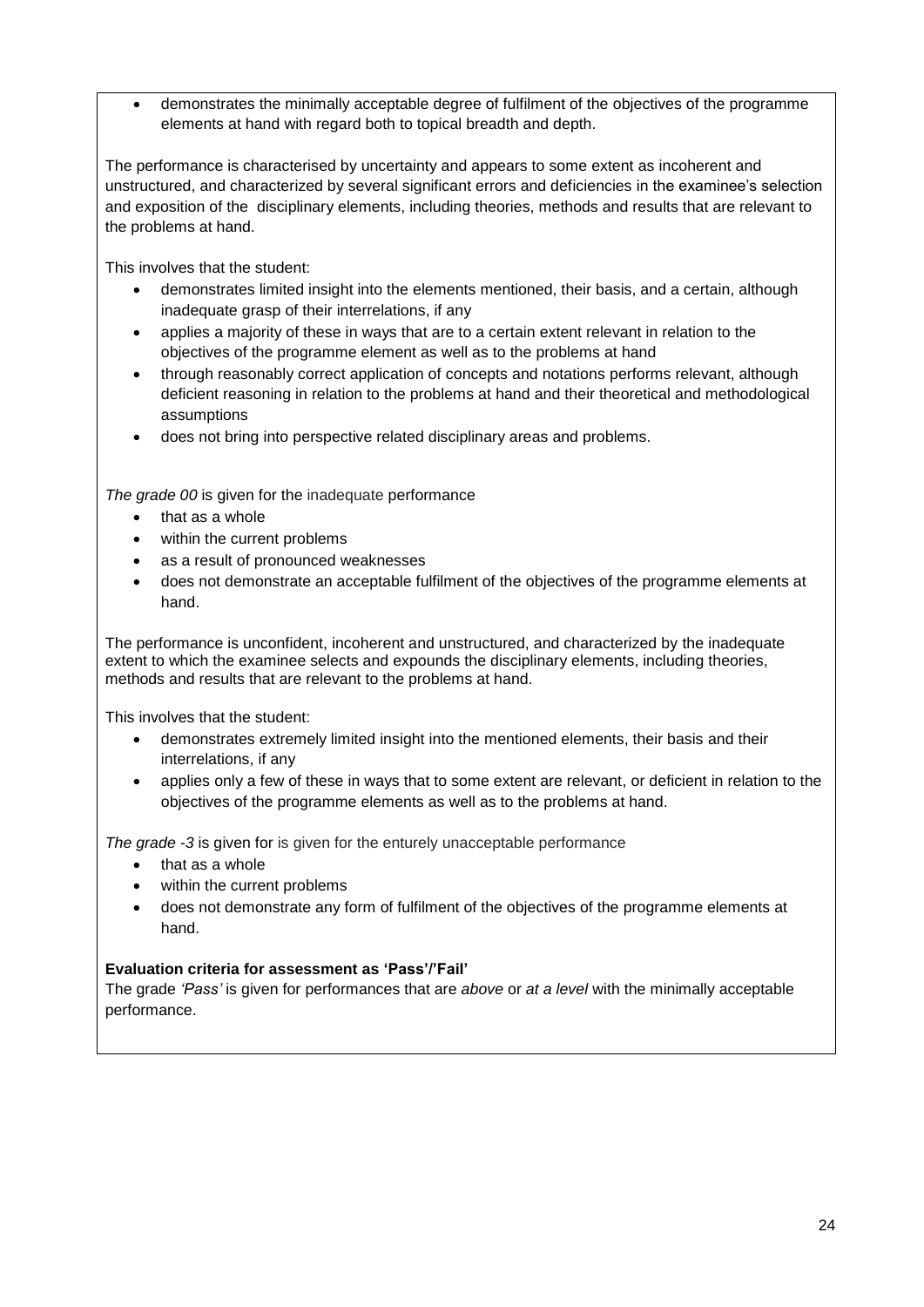### <span id="page-24-0"></span>**APPENDIX 3: TIME ALLOCATIONS OF ORAL EXAMS FOR PROJECT EXAMINATIONS AT ENGINEERING, MEDICINE AND TECH**

At the Faculty of Engineering and Science (ENGINEERING), the Faculty of Medicine (MEDICINE) and the Technical Faculty of IT and Design (TECH), joint rules for the time allocated for oral exams at project examinations have been stipulated. Therefore, the following rules only apply to programmes under ENGINEERING, MEDICINE and TECH. Time allocations for the oral examination under the Faculty of Humanities (HUM) and the Faculty of Social Sciences (SAMF) are stated in the curriculum, the the module description or the semester description.

For projects of 15 ECTS credits or above, 45 minutes is allocated for examination and grading per examinee, with a maximum of five hours in total for the entire project group. For projects of less than 15 ECTS credits, 35 minutes per examinee, with a maximum of four hours in total for the entire project group. In the examination of bachelor's projects (both bachelor's programmes and bachelor of engineering programmes), master's theses and master's (continuing education) projects, 60 minutes is allocated per examinee.